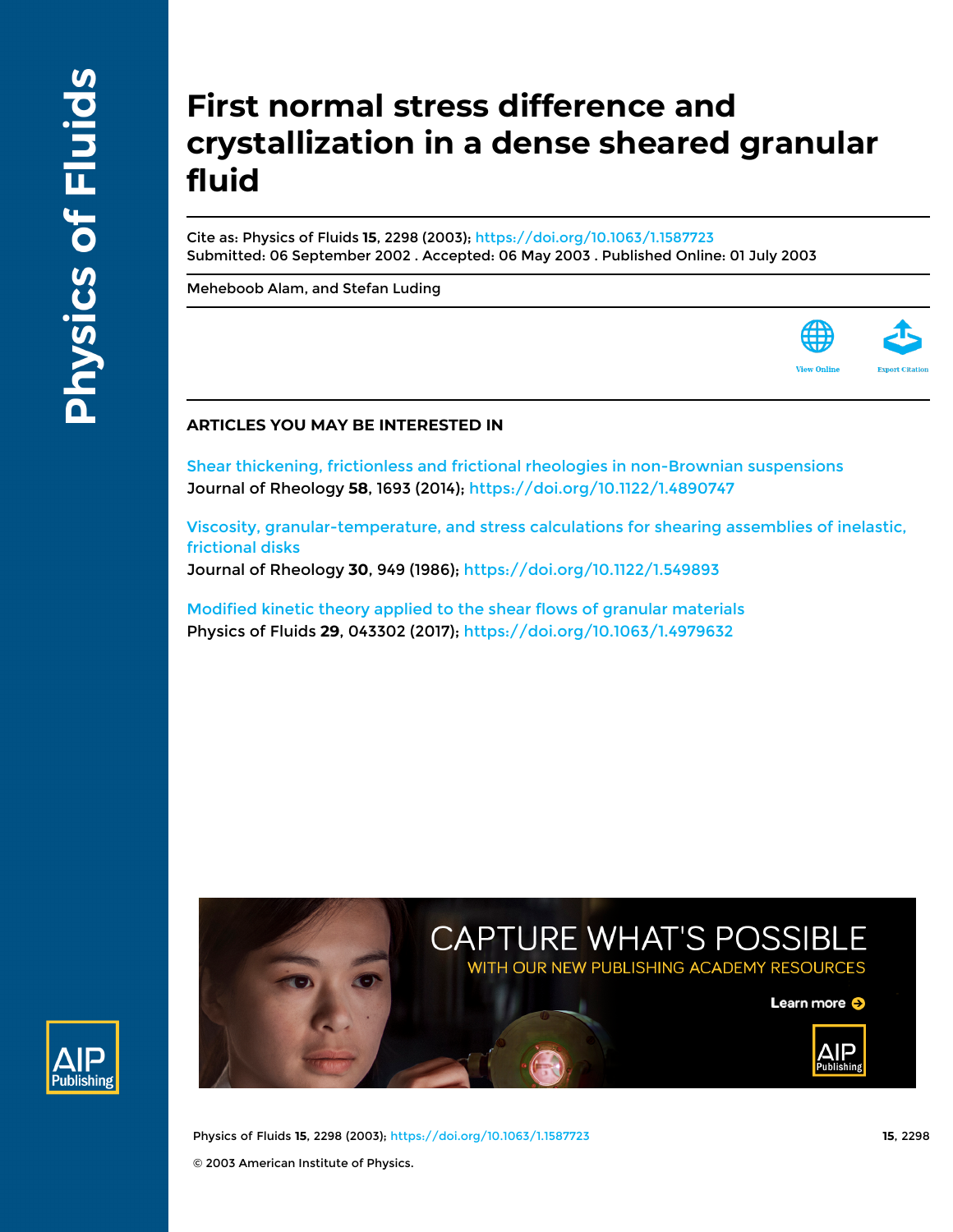# **First normal stress difference and crystallization in a dense sheared granular fluid**

Meheboob Alam<sup>a)</sup>

*Institut fu¨r Computeranwendungen 1, Universita¨t Stuttgart, Pfaffenwaldring 27, 70569 Stuttgart, Germany*

Stefan Luding

*Institut fu¨r Computeranwendungen 1, Universita¨t Stuttgart, Pfaffenwaldring 27, 70569 Stuttgart, Germany and Particle Technology, DelftChemTech, TU-Delft, Julianalaan 136, 2628 BL Delft, The Netherlands*

(Received 6 September 2002; accepted 6 May 2003; published 1 July 2003)

The first normal stress difference  $(\mathcal{N}_1)$  and the microstructure in a dense sheared granular fluid of smooth inelastic hard-disks are probed using event-driven simulations. While the anisotropy in the second moment of fluctuation velocity, which is a Burnett-order effect, is known to be the progenitor of normal stress differences in *dilute* granular fluids, we show here that the collisional anisotropies are responsible for the normal stress behavior in the *dense* limit. As in the elastic hard-sphere fluids,  $\mathcal{N}_1$  remains *positive* (if the stress is defined in the *compressive* sense) for dilute and moderately dense flows, but becomes *negative* above a critical density, depending on the restitution coefficient. This sign-reversal of  $\mathcal{N}_1$  occurs due to the *microstructural* reorganization of the particles, which can be correlated with a preferred value of the *average* collision angle  $\theta_{av} = \pi/4 \pm \pi/2$  in the direction opposing the shear. We also report on the shear-induced *crystal*-formation, signaling the onset of fluid–solid coexistence in dense granular fluids. Different approaches to take into account the normal stress differences are discussed in the framework of the relaxation-type rheological models. © *2003 American Institute of Physics.* [DOI: 10.1063/1.1587723]

# **I. INTRODUCTION**

In the last decade, a lot of research activity took place to unveil the properties of granular materials, $^{1,2}$  primarily because of their industrial importance, but also due to their fascinating properties. This has unraveled many interesting and so far unresolved phenomena (for example, clustering, size-segregation, avalanches, the coexistence of gas, liquid and solid, etc.). Under highly excited conditions, granular materials behave as a fluid, with prominent *non-Newtonian* properties, like the normal stress differences.<sup>3</sup> While the normal stress differences are of *infinitesimal* magnitudes in a simple fluid (e.g., air and water), they can be of the order of its isotropic pressure in a dilute granular gas. $4$  From the modeling viewpoint, the presence of such large normal-stress differences readily calls for higher-order constitutive models $5,6$ even at the *minimal* level.

Studying the non-Newtonian behavior is itself an important issue, since the normal stresses are known to be the *progenitors* of many interesting and unique flow-features (e.g., rod-climbing or Weissenberg-effect, die-swelling, secondary flows, etc.<sup>7</sup>) in non-Newtonian fluids. Also, normal stresses can support additional instability modes (for example, in polymeric fluids and suspensions<sup> $7-10$ </sup>) which might, in turn, explain some flow-features of granular fluids. For example, particle-clustering $11-13$  has recently been explained from the instability-viewpoint using the standard Newtonian model for the stress tensor.12,14,15

The kinetic theory of Jenkins and Richman<sup>16</sup> first showed that the *anisotropy* in the second moment of the fluctuation velocities, due to the inelasticity of particle collisions, is responsible for such normal stress behavior. They predicted that the first normal stress difference [defined as  $\mathcal{N}_1 = (\Pi_{xx} - \Pi_{yy})/p$ , where  $\Pi_{xx}$  and  $\Pi_{yy}$  are the streamwise and the transverse components of the stress deviator, respectively, and  $p$  is the isotropic pressure; see Sec. II B is maximum in the dilute limit, decreases in magnitude with density, and eventually approaches zero in the dense limit. Goldhirsch and  $\text{Sela}^4$  later showed that the normal stress differences appear only at the Burnett-order-description of the Chapman–Enskog expansion of the Boltzmann equation. Their work has clearly established that the *origin* of this effect (in the dilute limit) is *universal* in both atomic and granular fluids, with inelasticity playing the role of a *magnifier* and thus making it a sizable effect in granular fluids. While the *source* of the normal stress differences in the dilute limit has been elucidated both theoretically and by simulation, its *dense* counterpart has not received similar attention so far. This is an important limit since the *onset* of *dilatancy* (volume expansion due to shear<sup>17,18</sup>), crystallization, etc., occur in the dense regime, which in turn would influence the normal stress differences.

Previous hard-sphere simulations<sup>3,11,19</sup> did look at the normal stress differences, but they did not probe the *dense* limit in a systematic way. These simulations showed that the first normal stress difference vanishes in the dense limit, in

a)Present address: Engineering Mechanics Unit, JNCASR, Bangalore 560064, India. Electronic mail: meheboob@jncasr.ac.in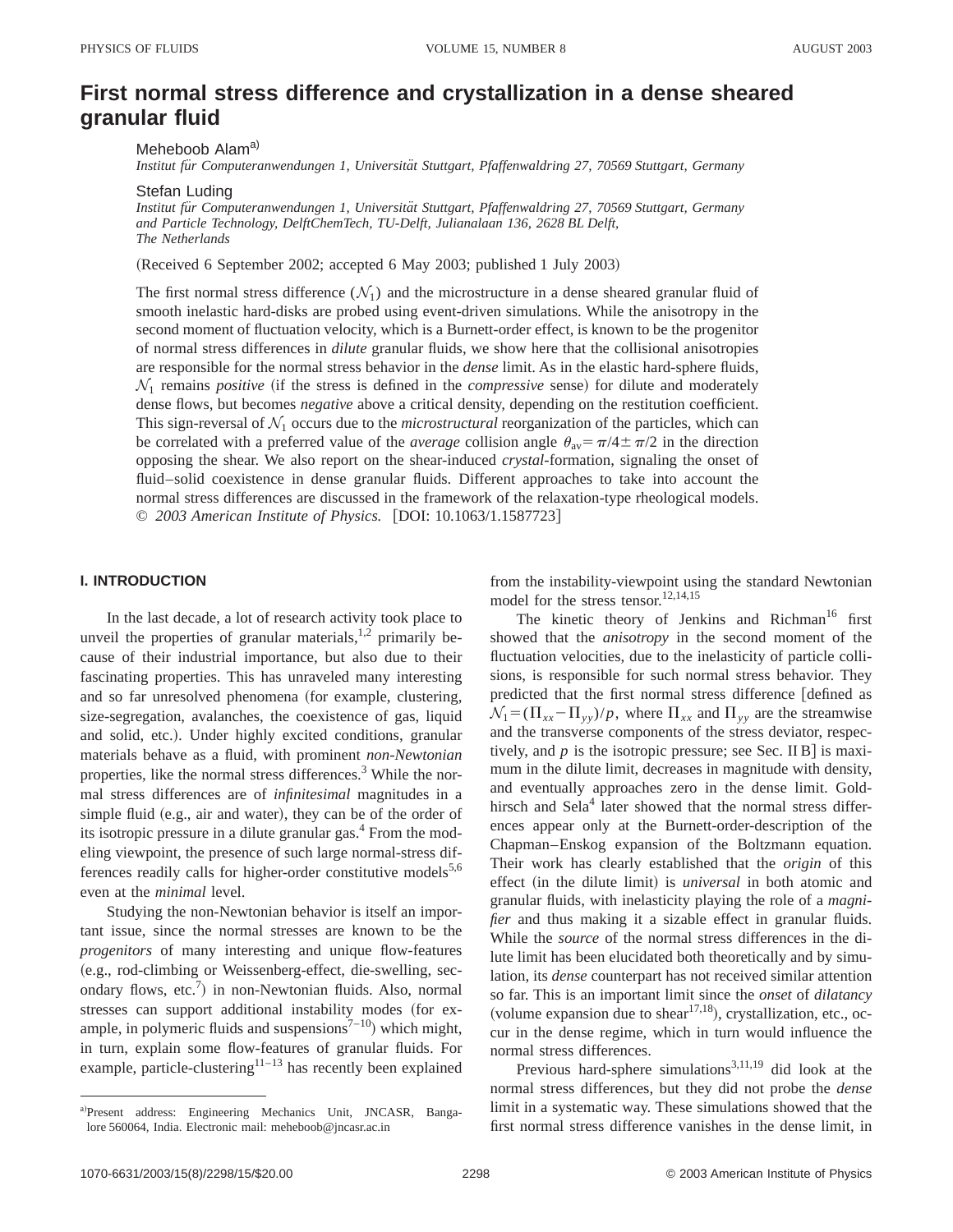line with the theoretical predictions of Jenkins and Richman.16 On the other hand, the soft-sphere simulations of Walton and Braun, $20$  with frictional particles, showed that this quantity can change sign in the same limit. Our work with smooth inelastic hard-disks unequivocally demonstrates that  $\mathcal{N}_1$ , indeed, changes its sign at some critical density in the dense regime, due to the sign-change of its collisional component at a critical density, which depends on the value of the coefficient of restitution (*e*). More importantly, we show that the origin of  $\mathcal{N}_1$  in the dense limit is distinctly different from that in a dilute granular gas. At the *microstructural*-level, certain topological changes in the *anisotropic* structure of the collision-angle distribution with density are responsible for the observed sign-reversal of  $\mathcal{N}_1$ .

We use the familiar smooth hard-disk model for an event-driven simulation<sup>21</sup> of the uniform shear flow configuration, focusing mainly on the normal stress behavior and the microstructure formation as functions of the density and inelasticity. The details of the simulation technique and the relevant macroscopic quantities are described in Sec. II. The simulation results on the first normal stress difference, the radial distribution function, the collision angle distribution and the crystalline-structure are presented in Sec. III. Possible modeling approaches to incorporate the normal stress differences are discussed in Sec. IV. In Sec. V we summarize our findings, with suggestions for possible future work.

# **II. SIMULATION METHOD**

We consider a collection of smooth inelastic hard-disks in a square box of size  $\tilde{L}$  under uniform shear flow—let  $\tilde{x}$ and  $\tilde{y}$  be the streamwise and transverse directions, respectively, with the origin of the coordinate-frame being positioned at the center of the box. The snapshot of a typical simulation, with nondimensional coordinates, is shown in Fig.  $1(a)$ . Note that the dimensional quantities are denoted by overtildes, and the reference length, time and velocity scales for nondimensionalization will be specified later in this section.

Let the diameter and the mass of the particle be  $\tilde{\sigma}$  and  $\tilde{m}$ , respectively. The pre- and post-collisional particle velocities of particle 1 are denoted by  $\tilde{\mathfrak{c}}_1$  and  $\tilde{\mathfrak{c}}_1'$ , respectively. Hence, the velocity of particle 2 relative to 1 is  $\tilde{\mathfrak{c}}_{21} = \tilde{\mathfrak{c}}_2$  $-\tilde{\mathbf{c}}_1$ . Let  $\mathbf{k}_{21} = \mathbf{k}$  be the unit vector directed from the center of particle 2 to that of particle 1 at contact. The pre- and post-collisional velocities are related by the expression

$$
\mathbf{k} \cdot \widetilde{\mathbf{c}}_{21}' = -e(\mathbf{k} \cdot \widetilde{\mathbf{c}}_{21}),\tag{1}
$$

where *e* is the coefficient of normal restitution, with  $0 \leq e$  $\leq 1$ ; note that we restrict ourselves to perfectly smooth particles. The expression for the collisional impulse is

$$
\widetilde{\mathbf{I}} = \widetilde{m}(\widetilde{\mathbf{c}}_1' - \widetilde{\mathbf{c}}_1) = \frac{\widetilde{m}}{2} (1 + e)(\mathbf{k} \cdot \widetilde{\mathbf{c}}_{21}) \mathbf{k},\tag{2}
$$

directed along **k**.



FIG. 1. (a) A snapshot of the sheared granular system at steady state. The arrows indicate the displacement of the image boxes. (b) Variations of the granular energy  $T$  and the calculated shear rate  $\gamma_{\text{cal}}$  with time. For an explanation of the system and particle properties, see the text. The parameters for both subplots are  $\nu$ =0.5,  $e$ =0.7 and *N*=1024.

#### **A. Model system and algorithm**

The system is periodic in  $\tilde{x}$ -direction, i.e., a particle crossing the left/right boundary re-enters the system through the opposite boundary at the same vertical position with unchanged velocities. To impose a uniform shear rate ( $\tilde{\gamma}$ )  $= \tilde{U}/\tilde{L}$ ) in the  $\tilde{y}$ -direction, the top and bottom image boxes, bounding the central box, are set in motion with velocities  $\tilde{U}/2$  and  $-\tilde{U}/2$ , respectively, in the streamwise direction. This is the standard approach to attain the state of uniform shear flow (USF) by imparting momemtum transfer by shearing, originally introduced by Lees and Edwards.<sup>22</sup> Overall, this system represents an *extended doubly-periodic* system where the periodicity in the transverse direction is in the local Lagrangian frame. In a typical simulation, the disks are initially placed randomly in the computational box, and the initial velocity field is composed of the uniform shear and a small Gaussian random part. An event-driven algorithm is then used to update the system in time, the details of which may be found in Alam and Luding.<sup>23,24</sup>

To ascertain whether the system has reached the statistical steady-state, the time evolution of the average fluctuation kinetic energy ("granular" energy, defined in the next section) is monitored; see Fig.  $1(b)$ . Due to the balance between the shear work and the collisional dissipation under homoge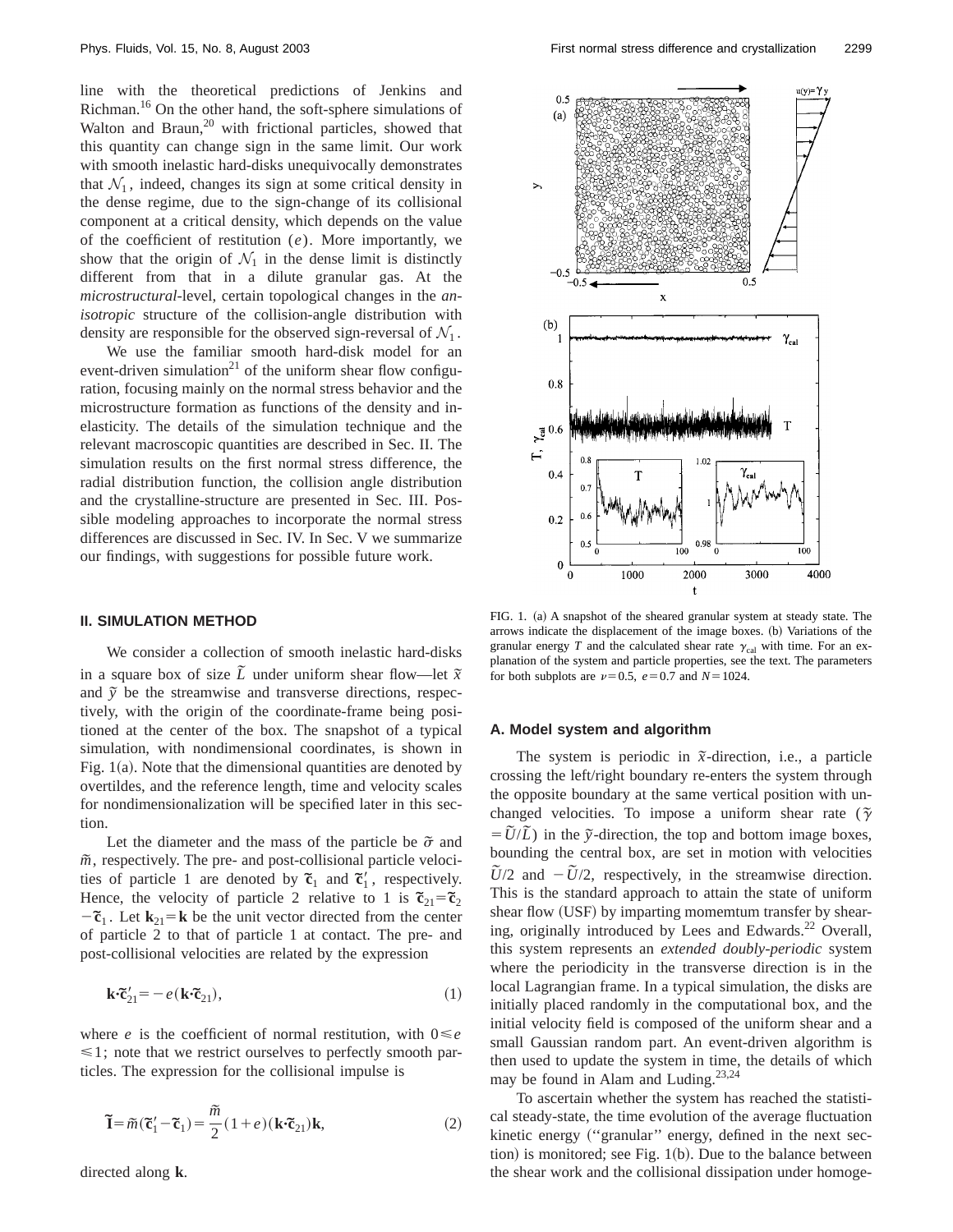neous shear deformation, the granular energy attains a constant value at the steady-state. Depending on the value of the coefficient of restitution and the number of particles, it takes about a thousand collisions per particle to reach such a statistical steady-state—the lower the value of *e*, the more quickly the system reaches the steady-state and *vice versa*. The simulation is then allowed to run for another 15 000 collisions per particle to gather data to calculate the macroscopic quantities. A few longer runs  $(30 000 00)$  collisions per particle) were also checked, with no significant change on the measured quantities. Another quantity which was simultaneously monitored, along with granular energy, is the linearity of the streamwise velocity profile across the Couette gap, and we found that the calculated shear rate (i.e., the slope of the velocity profile) fluctuated around the imposed shear rate by at most 1% at densities where crystallization is not evidenced.

# **B. Macroscopic quantities**

With  $\tilde{L}$ ,  $\tilde{\gamma}^{-1}$ ,  $\tilde{\gamma}\tilde{L}$ , and  $\tilde{m}$ , used as the reference length, time, velocity, and mass, respectively, the relevant dimensionless quantities are

$$
\sigma = \frac{\tilde{\sigma}}{\tilde{L}}, \quad (\mathbf{c}, \mathbf{u}, \mathbf{C}) = \frac{1}{\tilde{\gamma} \tilde{L}} (\tilde{\mathbf{c}}, \tilde{\mathbf{u}}, \tilde{\mathbf{C}}), \quad \mathbf{P} = \frac{\tilde{\mathbf{P}}}{\tilde{\rho} \tilde{\sigma}^2 \tilde{\gamma}^2},
$$

$$
T = \frac{\tilde{T}}{\tilde{\sigma}^2 \tilde{\gamma}^2}, \tag{3}
$$

where **u** is the "hydrodynamic" velocity,  $C = c - u$  the fluctuation (peculiar) velocity of particles,  $\tilde{\rho}$  the material density of particles, **P** the stress tensor and *T* the granular energy.

The macroscopic stress, as measured in discrete particle simulations, is a byproduct of the particle-level mechanisms of momemtum transfer. As in the hard-core model of dense gases, the stress is the sum of its kinetic and collisional components. The former arises from the transport of momentum as the particles move through the system carrying their momentum, while the latter is due to the direct interparticle collisions. The homogeneity of the uniform shear flow allows us to calculate the stress by averaging it over the whole computational box.<sup>3,23,24</sup>

The stress, defined in the *compressive* sense, may be decomposed in the standard way:

$$
\mathbf{P} = \mathbf{P}^k + \mathbf{P}^c = p\mathbf{1} + \mathbf{\Pi},\tag{4}
$$

where *p* is the pressure,  $\Pi$  the pressure deviator and 1 the unit tensor. From the off-diagonal components of the pressure deviator, we can calculate the *shear viscosity* which relates the rate of strain to the shear stress:

$$
\mu = -\Pi_{xy} / \frac{du}{dy}.
$$
\n(5)

For the steady uniform shear flow, thus, the dimensionless shear viscosity can also be interpreted as the shear stress due to our adopted scaling,  $du/dy = \gamma = 1$ . The diagonal components of the pressure deviator can be nonzero, giving rise to normal stress differences. The first normal stress difference is defined as

$$
\mathcal{N}_1 = \frac{(\Pi_{xx} - \Pi_{yy})}{p}.
$$
\n<sup>(6)</sup>

Note that we have scaled this quantity by pressure to ascertain its relative magnitude with respect to pressure. For a standard Newtonian fluid,  $\mathcal{N}_1=0$  and thus  $\mathcal{N}_1$  is an indicator of the *non-Newtonian* character of the fluid.  $\mathcal{N}_1$  can be decomposed into kinetic and collisional parts:

$$
\mathcal{N}_1 = \mathcal{N}_1^k + \mathcal{N}_1^c = \frac{(\Pi_{xx}^k - \Pi_{yy}^k)}{p} + \frac{(\Pi_{xx}^c - \Pi_{yy}^c)}{p}.
$$
 (7)

Note that the *sign* of  $\mathcal{N}_1$  crucially depends on the convention used to define the stress tensor. For example, in the rheology literature, stress is typically defined in the *tensile* sense.<sup>7</sup> A positive  $\mathcal{N}_1$  for the compressive case is equivalent to its negative value for the tensile case and *vice versa*. This point should be kept in mind while making any comparison with data in the rheology literature.

From the trace of the kinetic stress tensor,  $\mathbf{P}^k$ , one can calculate the granular energy,

$$
T = \frac{1}{2\sigma^2} \left[ \frac{1}{N} \sum_{i=1}^{N} C_i C_i \right],
$$
 (8)

which is a measure of the random motion of the particles with respect to the mean motion.

There are two dimensionless control parameters: the volume fraction of particles  $(v)$  and the coefficient of normal restitution (*e*). The shear rate is also a control parameter, however, due to normalization we have  $\gamma = \frac{\tilde{\gamma}}{\tilde{\gamma}} = 1$ , and changing the value of  $\tilde{\gamma}$  does not influence the reported results; the imposed shear rate  $\gamma$  is thus kept fixed at unity. The simulations are carried out for the whole range of solid volume fractions, varying from the dilute to the dense limit, over a large range of values for the coefficient of restitution  $(e=0.3-0.99)$ . For most of the simulations, the number of particles are fixed to  $N=1024$ , and increasing the value of  $N$ by fourfold  $(N=4096)$  did not affect the reported quantities noticeably; for example, the change in  $\mathcal{N}_1$  was about 4.3% and 5.1% at  $\nu$ =0.3 and 0.75, respectively, for a restitution coefficient of  $e=0.9$ . We note here that the system-size dependence of the rheological quantities (pressure and viscosity) is known to be strong only for a small number of particles ( $N$ <100).<sup>11,24,25</sup>

For the typical simulation in Fig.  $1(a)$ , at steady-state, after  $2\times10^7$  collisions, the parameter values were  $\nu=0.5$ ,  $N=1024$  and  $e=0.7$ . The variations of the granular energy *T* and the calculated shear rate  $\gamma_{\text{cal}}$  with time are shown in Fig.  $1(b)$ , along with corresponding initial variations in two insets. (The data represent the instantaneous values of *T* and  $\gamma_{\text{cal}}$  sampled at a regular interval of 400 collisions—no time averaging is involved here.) Note that  $\gamma_{\text{cal}}$  was computed by binning the system into 20 equal-size bins in the transverse direction and taking averages over all particles in each bin. It is observed that the granular energy reaches its steady value  $(T=0.6121\pm0.022)$  quickly after the initial transients and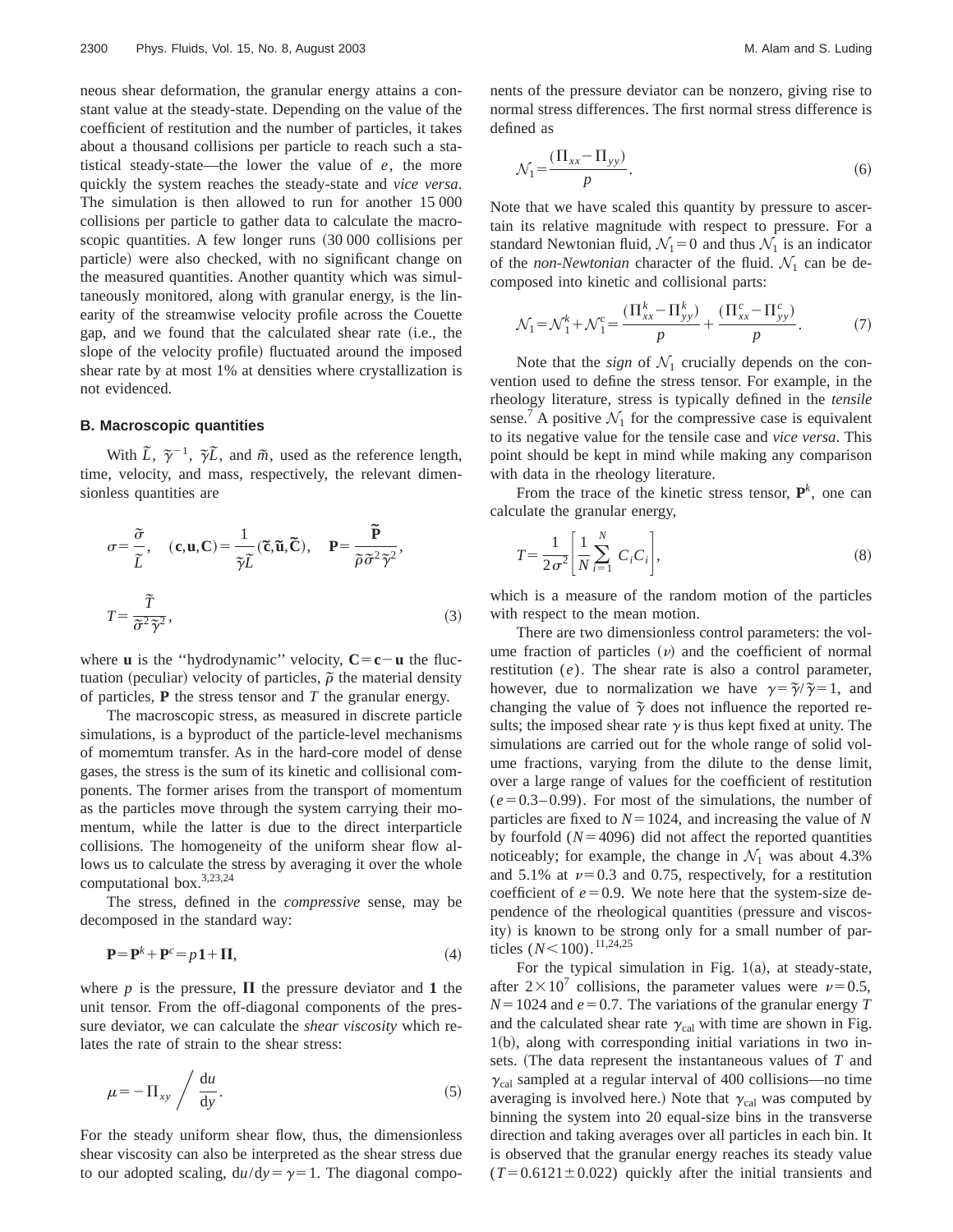

FIG. 2. (a) Variation of the first normal stress difference  $\mathcal{N}_1$  with the solid volume fraction. The arrows on the left ordinate indicate corresponding analytical values for a two-dimensional granular gas. (b) Variations of  $\mathcal{N}_1$ ,  $\mathcal{N}_1^k$  and  $\mathcal{N}_1^c$  with  $\nu$  at  $e=0.7$ . In both subplots, the symbols represent the simulation data and the lines are drawn to guide the eye.

the calculated shear rate fluctuates around its imposed value ( $\gamma$ =1) by about  $\pm 1$ %. The fluctuations in both *T* and  $\gamma_{\text{cal}}$ at steady-state are due to the finite-size of the system and diminish with increasing number of particles as  $N^{-1/2}$ .

# **III. RESULTS**

For detailed results on the quantities pressure, shear viscosity and granular energy, and for their comparison with kinetic theory predictions, we refer to our recent study.<sup>24</sup> Here, we will mainly focus on the behavior of the first normal stress difference and its kinetic and collisional components. We also present results on the pair distribution function and the collision angle distribution to characterize microstructures. Lastly, we will present results on *crystal*formation at high densities, signaling the coexistence of fluid and solid, complementing recent results in nonsheared systems.<sup>26,27</sup>

#### **A. Normal stress difference**

Figure  $2(a)$  shows the variation of the first normal stress difference  $(N_1)$  with density for two values of the coefficient of restitution. It is observed that  $\mathcal{N}_1$  is maximum at the dilute limit and decreases thereafter with  $\nu$ . The overall variation of  $\mathcal{N}_1$  with density looks similar at other values of the coefficient of restitution, with a difference in the magnitude of  $\mathcal{N}_1$ . The inset in Fig. 2(a) shows that  $\mathcal{N}_1$  decreases quite sharply in the dense limit and becomes negative at some density ( $\nu$ )  $=$  $\overline{v}$ ). Increasing the value of the restitution coefficient decreases this critical density  $\bar{\nu}$ . The arrows on the left-ordinate indicate the asymptotic values of  $\mathcal{N}_1$  for a two-dimensional granular gas in the dilute limit:<sup>4</sup>

$$
\mathcal{N}_1 = 1.0448(1 - e^2). \tag{9}
$$

The anisotropy in the second moment of the fluctuation velocity is *primarily* responsible for the finite normal stress difference in the dilute limit<sup>16,28</sup> and this shows up only at the Burnett-order of the Chapman–Enskog expansion.<sup>4</sup> We should mention here that the limit  $e \rightarrow 1$  is singular and the normal stress difference survives even in the elastic limit as pointed out by Goldhirsch and Sela.<sup>4</sup> The corresponding expression for  $\mathcal{N}_1$  in a molecular gas is

$$
\mathcal{N}_1 \approx 1.358 \frac{\gamma^2 \ell^2}{\langle u^2 \rangle},
$$

where  $\ell$  is the mean free path and  $\langle u^2 \rangle$  is the rms of the velocity fluctuations. However, because of its extremely small magnitude under normal conditions, the normal stress difference is not *measurable* in a molecular fluid.

Previous hard-sphere simulations of Campbell and coworkers3,19 are in *variance* with our result in that they found  $\mathcal{N}_1 \rightarrow 0$  as  $\nu \rightarrow \nu_{\text{max}}$ . However, the soft-sphere simulations of Walton and Braun,<sup>20</sup> with frictional particles, support our observation that  $\mathcal{N}_1$  indeed undergoes a *sign-reversal*. To better understand what is responsible for the sign-reversal of  $\mathcal{N}_1$ , we look at the kinetic and collisional components of the first normal stress difference. Figure  $2(b)$  shows the variations of  $\mathcal{N}_1^k$  and  $\mathcal{N}_1^c$  with density at  $e=0.7$ . We observe that  $\mathcal{N}_1^k$  is maximum at the dilute limit and decreases monotonically to zero as  $\nu$  approaches the packing limit. Except for the dense limit, the overall behavior of  $\mathcal{N}_1^k$  represents that of the total normal stress difference. The collisional component,  $\mathcal{N}_1^c$ , shows a *nonmonotonic* variation with density:  $\mathcal{N}_1^c$  is zero in the dilute limit, increases with increasing  $\nu$ , remains almost constant for intermediate densities, and then decays sharply in the dense limit. Interestingly,  $\mathcal{N}_1^c$  becomes negative at some critical density ( $\nu = \overline{\nu}$ ) beyond which the behavior of  $\mathcal{N}_1^c$  mirrors that of  $\mathcal{N}_1$  (see the inset). Thus, the normal stress behavior in the dense regime is clearly due to the anisotropy in the collisional stress.

Recall that the kinetic theory of Jenkins and Richman<sup>16,28</sup> predicts that  $\mathcal{N}_1 \rightarrow 0$  in the dense limit. The predictions of the revised Enskog theory of Santos *et al.*<sup>29</sup> are in line with that of Jenkins and Richman, even though their kinetic model is claimed to be valid even in the crystalline-phase. Since the source of normal stress differences in all these theories is linked to the anisotropy in the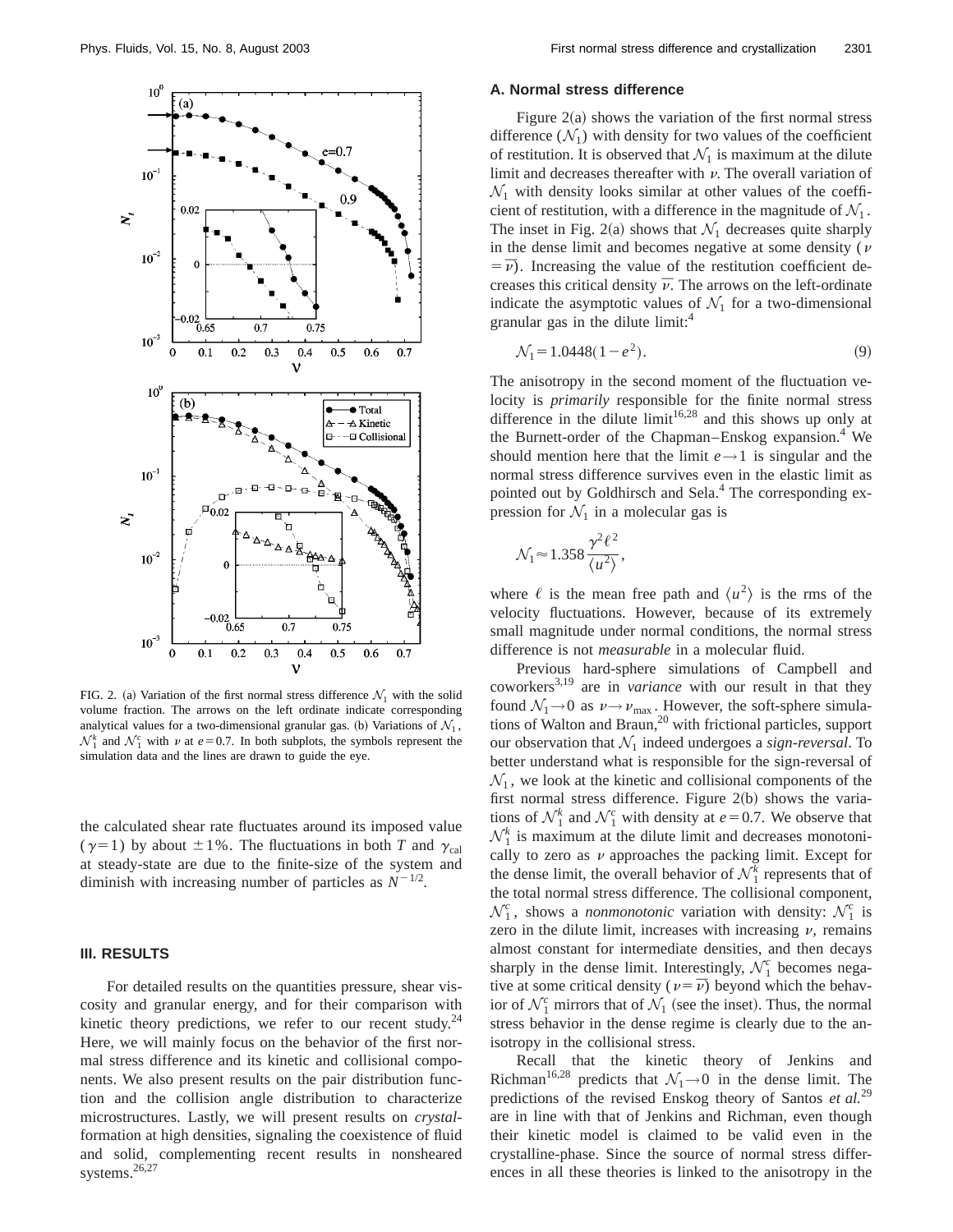

FIG. 3. The phase diagram, delineating regions of positive and negative first normal stress difference, in the  $(\nu,e)$ -plane. The filled circles and triangles represent zeros of  $\mathcal{N}_1^c$  and  $\mathcal{N}_1$ , respectively.

second moment of velocity fluctuations (which vanishes as  $\nu \rightarrow \nu_{\text{max}}$ , they are unable to predict the correct behavior of normal stresses in the dense limit. We would like to stress here that, as mentioned in the Introduction, many fascinating non-Newtonian effects<sup>7</sup> are primarily determined by the first normal stress difference and its sign. For example, the rodclimbing effect can occur in a granular fluid if  $\mathcal{N}_1$  < 0, i.e., only in the dense limit (assuming that the second normal stress difference is negligible). Furthermore, having a constitutive model which reproduces the correct sign of  $\mathcal{N}_1$  is also important, since it is well known in the rheology literature that the *odd* sign for  $\mathcal{N}_1$  leads to the *instability* of the rest state.<sup>30</sup>

The sign-reversal of  $\mathcal{N}_1^c$  can be succinctly presented as a phase-diagram in the  $(v,e)$ -plane by plotting the zeros of  $\mathcal{N}_1^c$ as a function of the coefficient of restitution; see Fig. 3. Below the solid line,  $\mathcal{N}_1^c$  is positive, and negative above it. Also plotted in this figure is the line for the zeros of  $\mathcal{N}_1$ which, as expected, lies slightly above. Thus, the first normal stress difference is zero along the solid line which may be called the *symmetry-line*. It is observed that decreasing the coefficient of restitution increases the critical density  $(\bar{v})$  at which  $\mathcal{N}_1^c$  changes sign. As we approach the elastic limit,  $\bar{\nu}$ depends strongly on the value of *e*. We further note that as  $e \rightarrow 1$ ,  $\bar{\nu} \sim 0.62$  which is well below the freezing-point den-<br>sity of a two-dimensional (2-D) hard-disk fluid, two-dimensional  $(2-D)$  hard-disk  $\nu_f \approx 0.70$ .<sup>26,27</sup>

We need to mention here that the *sign-change* of  $\mathcal{N}_1$  is not uncommon in other non-Newtonian fluids. For example, in non-Brownian viscous suspensions,  $\mathcal{N}_1$  changes sign at a high Peclet number.<sup>31,32</sup> However, the reason for this effect is quite different in granular fluids as we show below.

# **B. Microstructural features**

To understand the microstructural mechanism for the origin of the first normal stress difference and its sign-reversal, here we probe several microstructural features of a dense granular fluid.

#### **1. Radial distribution function**

Typical snapshots of the system in the dense regime are shown in Fig. 4 at four different densities with  $e=0.7$ . Note that the density for the subplot, Fig. 4(c), is  $\nu=0.725$  for which  $\mathcal{N}_1^c \approx 0$ . Looking at the corresponding distribution of granular energies (not shown here for brevity), we could find signatures of clusters (group of particles) with lower energies surrounded by particles with higher energy. To understand the flow-microstructures and their energetics at such high densities, we need to probe the pair distribution function and similar measures for the structure of the packing.

Figures  $5(a)$ – $5(d)$  shows the radial distribution function  $g(r)$  at four densities, with parameter values as in Fig. 4. The thin, dotted lines are data from a nonsheared, homogeneous, elastic system,  $26.27$  whereas the thick, solid lines represent a sheared situation with rather strong dissipation  $e=0.7$ . (Note that the elastic distribution function has been measured under nonsheared periodic boundary conditions; also for *e* somewhat smaller than unity, the same results were obtained as long as the system remains homogeneous.) We observe that the weak difference at low density  $\nu=0.6$  grows with increasing density, concerning two aspects.

- (i) The peak value of contact in the sheared systems is always larger than that in a homogeneous system of the same density, and the difference increases strongly with density, another indicator for clustering. $^{33}$
- (ii) The peaks and valleys, which allow us to distinguish between different lattice structures, are different in the sheared case when compared to the nonsheared situation. In the former case, peaks at  $r/\sigma=1,2,3,...$ , are observed, signaling shell-formation about any testparticle. In the latter case, the peaks at  $r/\sigma$  $=1,\sqrt{3},2,...,$  indicate a crystallization transition and the development of a triangular lattice.

The peaks in the sheared situation, e.g., at  $r/\sigma=2,3$ , become sharper as the density is increased, but the one at  $r/\sigma$ =4 is not well-defined even at  $\nu$ =0.75; higher-order peaks are almost invisible, indicating long-range disorder due to the shearing in contrast to the long-range order that evolves in the nonsheared system. The comparison between the sheared and nonsheared cases suggest that the structureformation is much slower in a sheared fluid which, in turn, implies that, as expected, the freezing-point density of the former would be larger than that of the latter. The splitting of the second-peak in the nonsheared case corresponds to the *onset* of freezing transition;<sup>34</sup> with increasing density this splitting becomes much more prominent, with similar structural-features appearing at the successively higher-order peaks. For the sheared system, however, we do not observe similar splitting, rather we see a *sharp* second-peak. This also occurs for a highly inelastic sheared fluid at a much lower density; $33$  hence, a sharp second peak is a signature of short-range ordering due to the dissipative particleclustering. The higher-order peaks in the sheared case become prominent only if we go beyond  $\nu = \pi/4$ , which corresponds to the limit of perfect square-packing, but it is difficult to maintain homogeneous-shearing at such high den-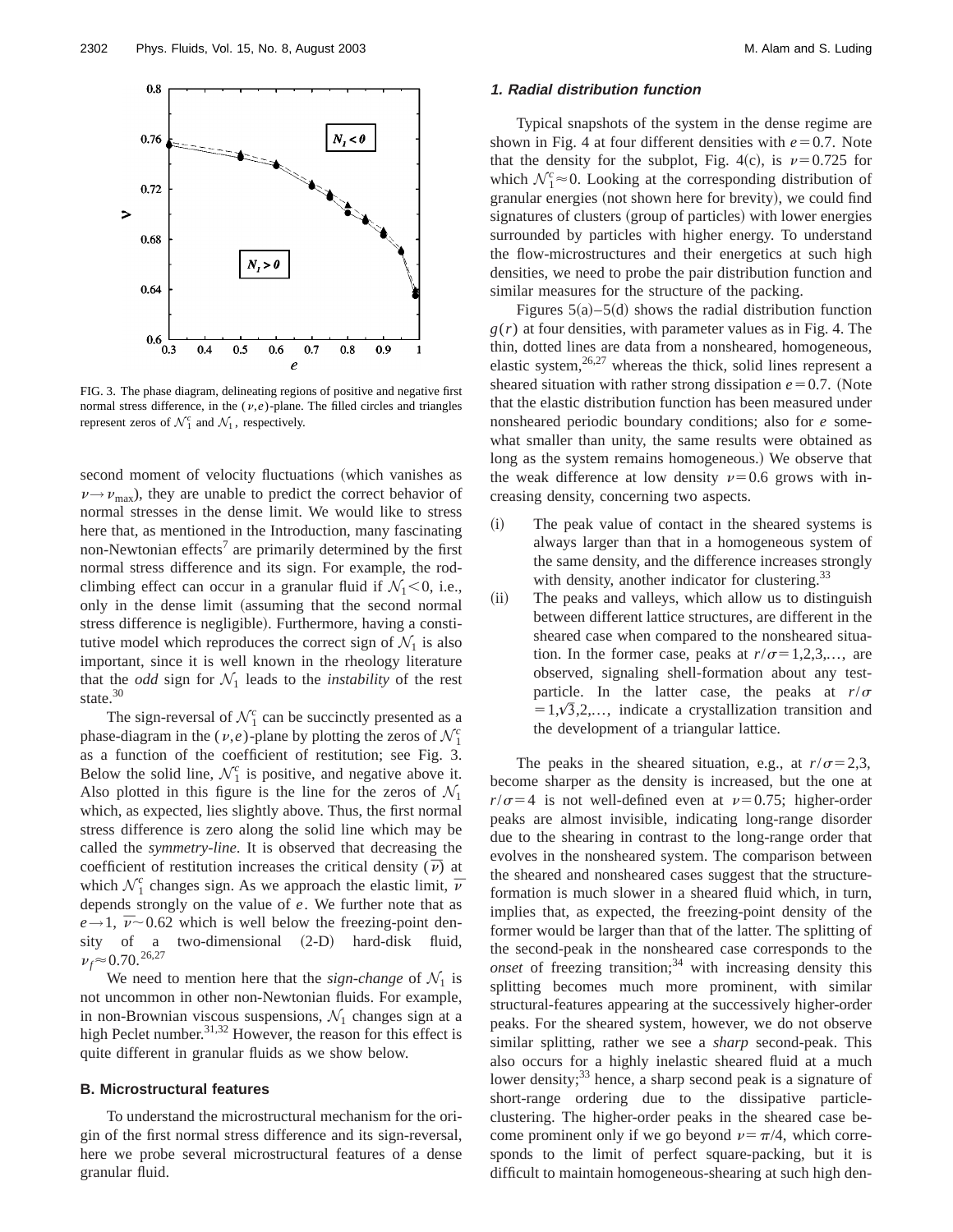



sities, because the system splits into two parts, a dense, cold, crystalline area and a dilute, hot, fluid area—see below for details.

Figure 6 shows the variations of the pressure and viscosity functions  $(f_p = p/\rho T$  and  $f_\mu = \mu/\rho \sigma \sqrt{T}$ , respectively) with density at a restitution coefficient  $e=0.7$ . We observe that both increase *monotonically* with density, much beyond  $\nu$ =0.7001, and we did not find the *hysteretic* van der Waals loop in our pressure data up to  $\nu = \pi/4$ , another indication that the crystallization is hindered/delayed by shear. These observations, together with our result that in the elastic limit  $\mathcal{N}_1$  changes sign at a much lower density ( $\nu \approx 0.62$ ; see Fig. 3) than the corresponding freezing-density, suggest that the sign-reversal of  $\mathcal{N}_1$  is not related to the freezing-transition.

# **2. Collision angle distribution**

Associated with the *sign-reversal* of the first normal stress difference is a change in the relative magnitudes of the normal stress components ( $P_{xx}$  and  $P_{yy}$ ). Subtle changes in the direction and magnitudes of the collisional-mode of momemtum transfer could influence the individual components of the stress tensor. In order to test this hypothesis, we focus on the collision angle distribution function,  $C(\theta)$ , which is defined such that  $C(\theta)d\theta$  is the probability of collisions occurring at an angle lying between  $\theta$  and  $\theta + d\theta$ , with the angle  $\theta$  being measured in the anticlockwise direction from the positive *x*-axis (see Fig. 13 later). For a fluid in equilibrium, all collisions are equally likely, and hence  $C(\theta)$  is a

uniform function of  $\theta$ , i.e.,  $C(\theta) = 1/\pi \approx 0.318309$ . For a nonequilibrium system (e.g., shear flow), however, preferred collisions are dictated by the nature of the external field, leading to an anisotropic distribution for  $C(\theta)$ .<sup>35–38</sup> Following Savage and Jeffrey<sup>36</sup> and Campbell and Brennen,  $37$  an explicit expression for  $C(\theta; \nu, e)$  can be derived for the case of uniform shear flow as detailed in the Appendix. Note that the angular dependence of  $C(\theta; \nu, e)$  will be modified by both the density and the restitution coefficient.

Figure 7 shows the comparison of our simulation data on  $C(\theta)$  with the theoretical predictions of Eq. (A9) for two different values of the restitution coefficient at a density  $\nu$  $=0.6$ . It is observed that the probability of collisions is higher on the *upstream*-faces of the colliding particles, i.e., for  $\theta \in [\pi/2, \pi]$  and  $\theta \in [-\pi/2, 0]$  (i.e., the hatched-areas on the test-particle in Fig.  $13$ ). This is a consequence of the imposed shear-field which compresses the flow-structure along the  $3\pi/4$ -direction and stretches it along the  $\pi/4$ direction. Regarding the comparison with theory, there is, clearly, a phase-difference between theory and simulation, and the overall agreement is only qualitative.

Note in Fig. 7 that the probability of collisions on the upstream-faces increases further as the restitution coefficient increases. This, in turn, suggests that particle motion becomes more *streamlined* (i.e., along the streamwise direction) with increasing dissipation levels, which will naturally lead to a reduction in the transverse component of the fluctuation velocities of the particles. Thus, the *macroscopic*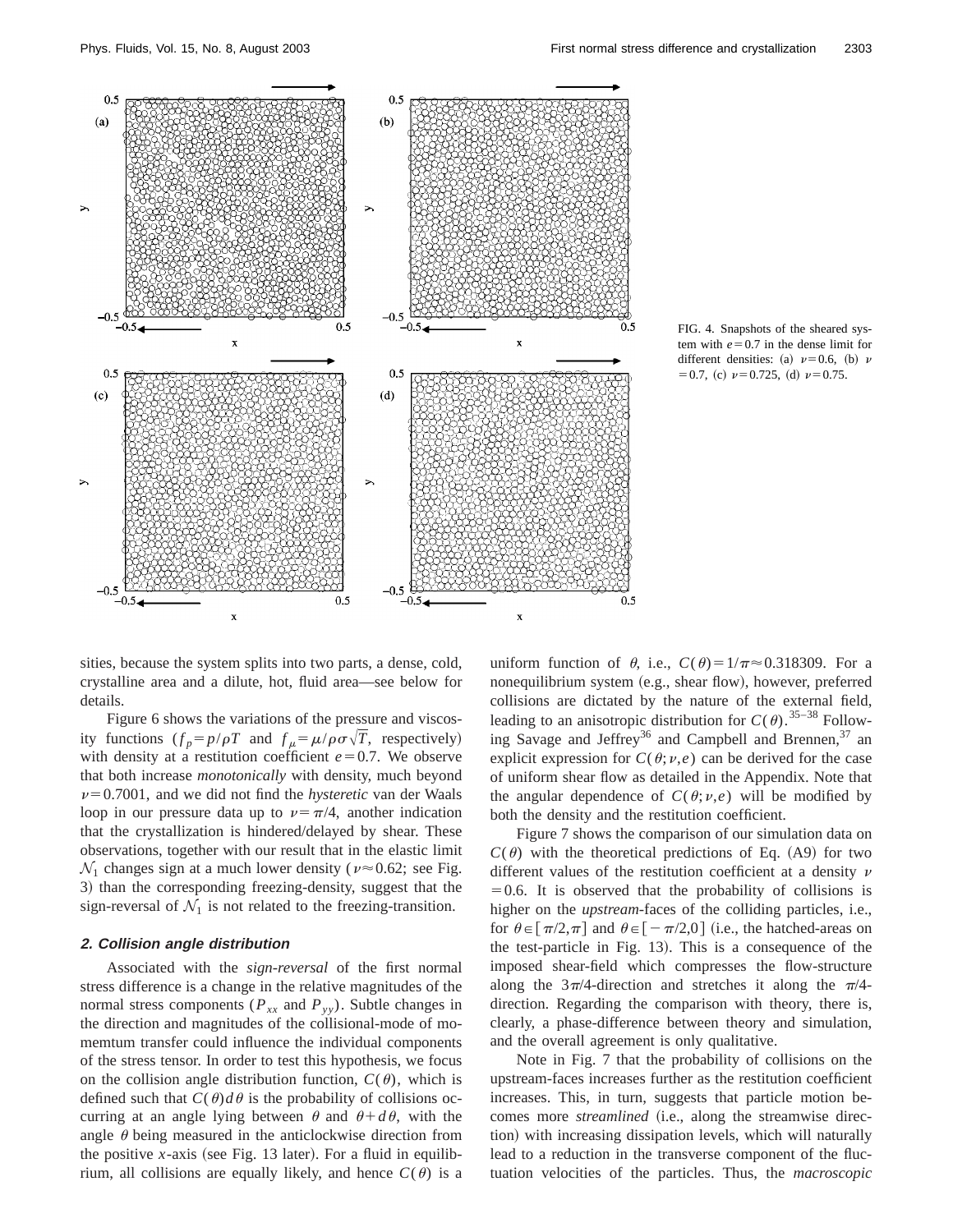

FIG. 5. Radial distribution function *g*(*r*) plotted against the normalized distance  $r/\sigma$  from sheared simulations with dissipation  $e=0.7$  (solid lines) and from homogeneous, nonsheared situations with  $\gamma=0$  and  $e=1$  (dotted lines): (a)  $\nu = 0.6$ , (b)  $\nu = 0.7$ , (c)  $\nu$  $=0.725$ , (d)  $\nu = 0.75$ . The arrows indicate the peak values of  $g(r)$  at contact for the homogeneous system.

manifestation of such *microscopic* streamlined-motion would be an increase in the magnitude of the kinetic component of the first normal stress difference  $(\mathcal{N}_1^k)$ .

Turning our attention to the range of densities where  $\mathcal{N}_1$ undergoes a sign-reversal, we show the collision angle distributions  $C(\theta)$  in Fig. 8 as polar plots with  $e=0.7$ ; the corresponding densities are as in the subplots of Fig. 4. It is observed that the *anisotropic* structure of  $C(\theta)$  gets further modified in this regime, with distinct peaks appearing near

 $\theta$ =0 and  $2\pi/3$  [see Fig. 8(b)]. While the peak at  $\theta$ =0 corresponds to *head-on* collisions between particles in the samelayer, the one at  $\theta = 2\pi/3$  clearly signals the *onset* of triangular-structure formation. Another noteworthy point is that the collisions on the downstream-faces of the colliding particles are *rare* at these densities and hence  $C(\theta)$  can be approximated solely by its contributions from the second-



FIG. 6. Variations of the pressure and viscosity functions with density at  $e=0.7$ :  $f_p = p/\rho T$  and  $f_\mu = \mu/\rho \sigma \sqrt{T}$ . The lines are drawn to guide the eye.



FIG. 7. Distribution of collision angles  $C(\theta)$  for different coefficient of restitutions at  $\nu=0.6$ . The symbols represent simulation data and the lines theoretical predictions.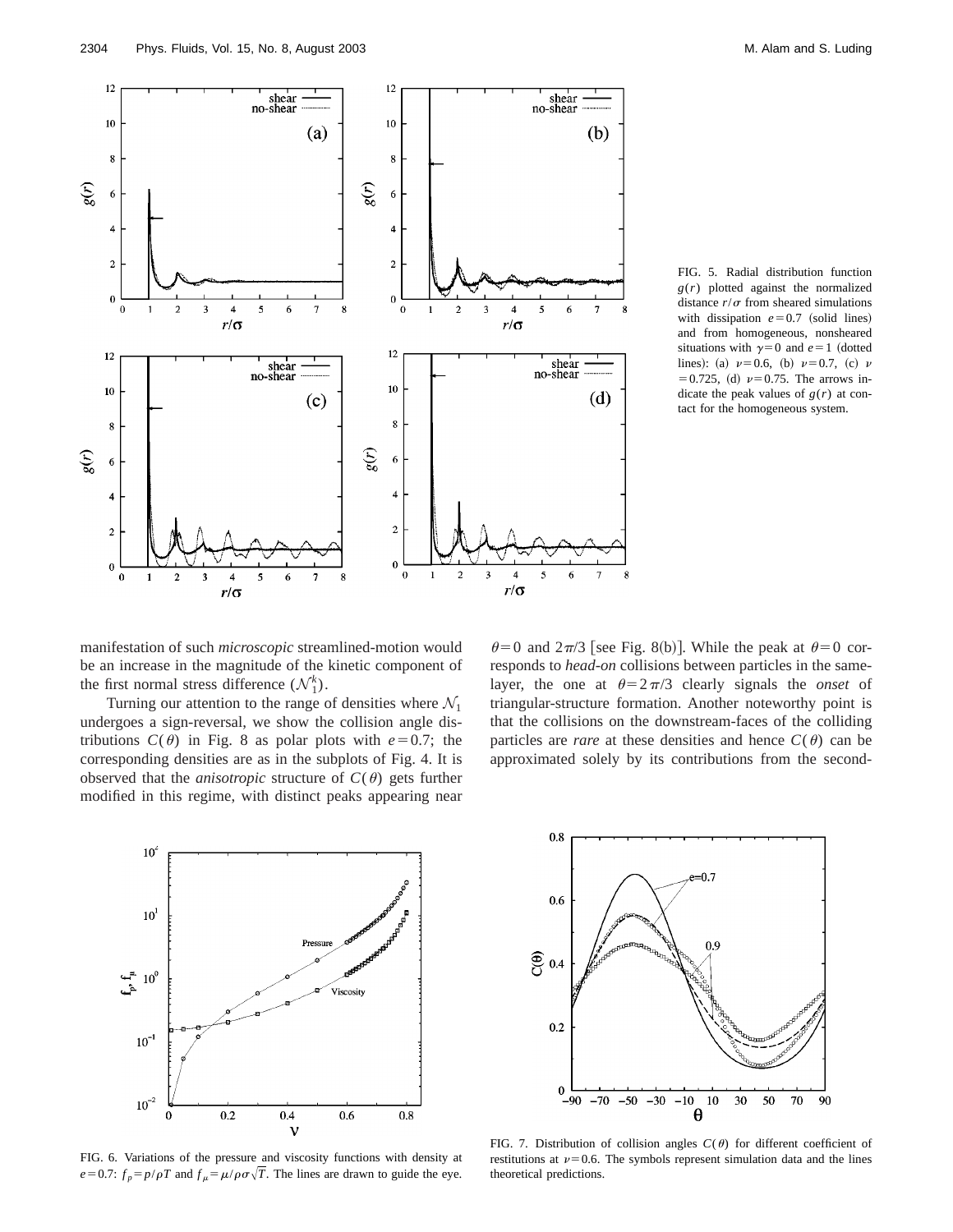

FIG. 8. Polar plots of the collision angle distribution for different densities at  $e=0.7$ : (a)  $\nu=0.6$ , (b)  $\nu=0.7$ , (c)  $\nu=0.725$ , (d)  $\nu=0.75$ .

and fourth-quadrants ( $\theta \in [\pi/2, \pi]$  and  $\theta \in [-\pi/2, 0]$ , respectively).

Since the momentum transfer occurs mainly due to collisions in the dense regime, the stress tensor can be approximated by

$$
\mathbf{P} \sim \int (\mathbf{k} \otimes \mathbf{k}) C(\theta) \mathrm{d} \theta,
$$

where **k** is the unit vector joining the line of centers of the two colliding disks. Assuming now that all the collisions would occur at some average collision angle  $\theta_{av}$  so that  $C(\theta) = C(\theta_{av})$ , and recalling that  $C(\theta)$  is well represented in this regime by restricting  $\theta$  only in the second- and fourthquadrants, the expression for the first normal stress difference simplifies significantly to

$$
\mathcal{N}_1 \sim [(\mathbf{k} \otimes \mathbf{k})_x - (\mathbf{k} \otimes \mathbf{k})_y]_{\theta = \theta_{\text{av}}} C(\theta_{\text{av}}).
$$
 (10)

It is trivial to check that  $\mathcal{N}_1=0$  at  $\theta_{av}=-\pi/4$ . From our simulation data, we have calculated  $\theta_{av}$  by averaging  $C(\theta)$ over the second- and fourth-quadrants, whose variation with density is plotted in Fig. 9 for two restitution coefficients. It is observed that  $\theta_{av}$  crosses through  $-\pi/4$  (i.e.,  $3\pi/4$ ) at around the critical density  $\bar{\nu}$  for all restitution coefficients. For example,  $\theta_{av} \approx -45.16^{\circ}$  and  $-45.04^{\circ}$  at  $\bar{\nu}=0.725$  and 0.67, respectively, where  $\mathcal{N}_1$  changes sign. Thus, the microstructural signature of the sign-reversal of  $\mathcal{N}_1$  is directly correlated with the *average* collision angle being greater or less than  $-\pi/4$  (or  $3\pi/4$ ).



FIG. 9. Variations of the average collision angle  $\theta_{av}$  with density for different restitution coefficients. The arrows indicate densities where  $\mathcal{N}_1 \approx 0$ . The lines joining the data points are to guide the eye.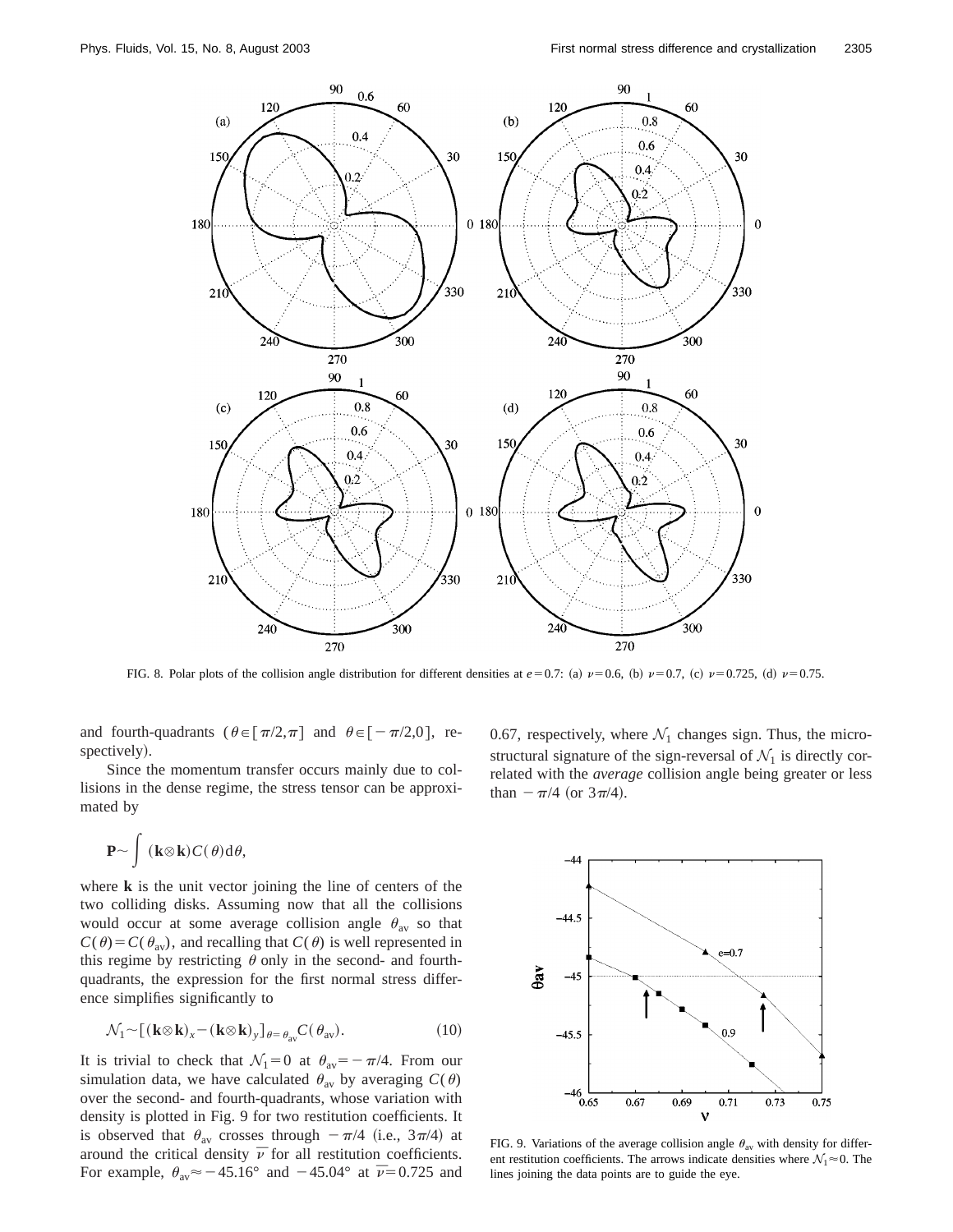

FIG. 10. Evidence of *crystallization* in a sheared dense granular fluid at  $\nu$  $=0.8$  and  $e=0.9$ . (a) Particle distribution and (b) streamwise velocity at *t*  $=$  390; (c) evolution of streamwise velocity at early times; (d) collision angle distribution.

#### **C. Crystallization: Fluid–solid coexistence**

Figure  $10(a)$  shows a snapshot of the system at the steady state with parameter values being set to  $\nu=0.8$  and  $e=0.9$ . It is observed that a solid-layer coexists with two fluidized zones on either side of it. A closer look into the solid-layer reveals that the particles are arranged in a triangular-packing, representing a *crystal*, and thus we have a clear evidence for *fluid*–*solid* coexistence. The corresponding *instantaneous* streamwise velocity profile at  $t = 390$  (i.e., the image-boxes have moved 390 strain units from their original position) is shown in Fig.  $10(b)$ ; the coarse-graining is done by binning the system into 20 equal-size bins in the transverse direction and then taking averages over all the particles in each bin. Clearly, the shearing is *inhomogeneous* across the Couette-gap: the crystal is aligned along the streamwise direction and hence we call it a *layered*-crystal; the shear-rate in the fluidized regimes on either side of the crystal is almost uniform. Note that the *asymmetric* nature of the velocity profile also signals the breakdown of the Lees– Edwards boundary condition as a motor for the homogeneous shear. The formation and the time-evolution of this crystal can be ascertained from Fig.  $10(c)$  which shows the corresponding evolution of the streamwise velocity at early times. We observe that the crystal has fully formed at *t*  $=76$ , and the velocity profile remains antisymmetric about  $y=0$  until  $t=150$ . With further time-evolution, however, the crystal does not remain stationary in the transverse direction, rather it moves slowly with particles diffusing across the fluid–solid interface. The overall life-time of this crystal is several orders of magnitude larger than the external timescale  $\gamma^{-1}$ , imposed by the shear. The corresponding collision-angle distribution  $C(\theta)$  in Fig. 10(d) shows three distinct peaks at  $\theta=0$ ,  $\pi/3$  and  $2\pi/3$ . Note that the peak at  $\theta = \pi/3$  does not exist in the fluid phase [refer to Fig. 8(a)], and this provides evidence that the particles in the crystalline-phase are arranged in the triangular-packing structure. The large area of the crystalline phase as well as its relatively large value of solids fraction (hence, small mean free time) further suggest that most of the collisions occurred in the crystalline-phase.

We should remark here that, at such high densities, the *inelastic collapse*<sup>39–41</sup> would eventually terminate the evolution of the system. We used the  $TC$ -model $40$  to avoid inelastic collapse, but could not altogether eliminate it within the crystal after some time. But the important point to note is that the crystalline-phase can be maintained for a long period of time  $(t>100$  strain units), and hence the reported results are not transient effects.

Analogous plots for a nearly elastic system  $(e=0.99)$ are shown in Figs. 11(a)–11(c) for the same density  $\nu$ =0.8. The overall features are similar to that for  $e=0.9$ , but the width of the crystalline zone is a little larger. By decreasing the dissipation-level to  $e=0.7$ , we did not observe crystal formation, with other parameters being fixed; by increasing the system-size to  $N=4096$ , however, we observed layered crystal at  $e=0.7$ . Thus, the formation of such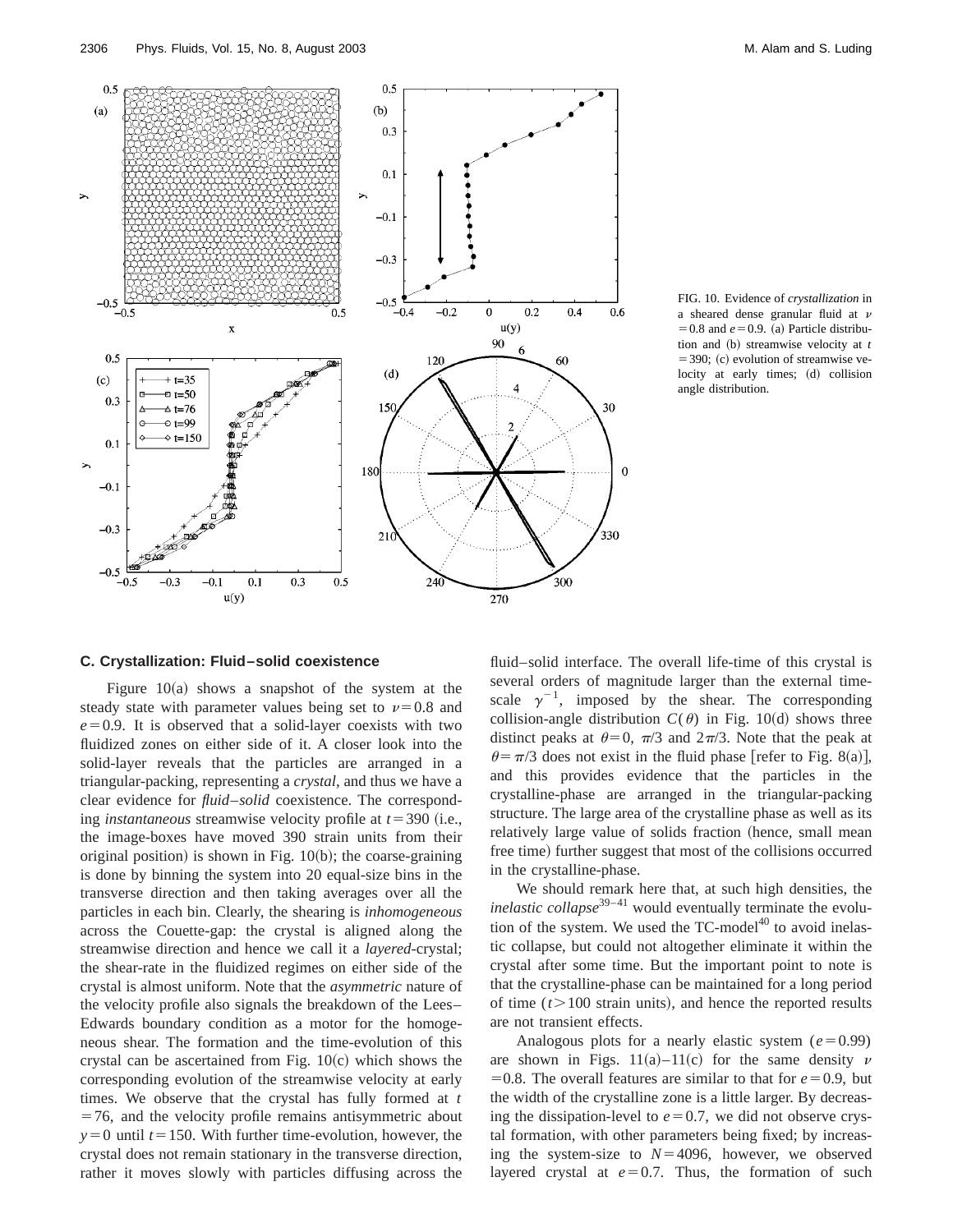

FIG. 11. Effect of the coefficient of restitution on *crystallization*:  $\nu$ =0.8 and  $e = 0.99$ . (a) Particle distribution and (b) streamwise velocity at  $t = 150$ ; (c) collision angle distribution.

layered-crystalline structure depends crucially on the system size and the dissipation level: *the larger the system-size and/or the weaker the dissipation, the more susceptible the system is to crystallize*.

Note that even if we are well below the limit of perfect square-packing ( $v_{\rm{sp}} = \pi/6 \approx 0.785$ ), the system could crystallize if the dissipation-levels are low; for example, we observed layered crystalline structures at  $\nu=0.75$  with *e*  $=0.99$  and  $N=4096$ . Decreasing the coefficient of restitution to  $e=0.9$ , the flow-field remained homogeneous. Thus, our layered crystalline structures appear to be tied to a *longwave* instability of the elastic hard-sphere fluids.<sup>56</sup> Since our results are not driven by the inelastic dissipation, they are distinctly different from the layered shear-banding patterns, as predicted by the kinetic theory models,  $15,42,43$  in granular Couette flows. Having said that we need to mention that such dissipative layering patterns (i.e., those which become stronger with increasing dissipation levels<sup>15</sup>) were also found in simulations of a dilute sheared granular fluid, $43$  but the simulations were allowed to evolve from an *unsheared* initial configuration with a special kind of boundary condition. In contrast, all our simulations started from a uniform shear condition. In the present contribution, we have mainly focused on the nondissipative layering in the dense limit, and the related issues of dissipative layering are relegated to a future study.

Before moving further, we make a qualitative comparison with the earlier simulation work of Campbell and Brennen $37$  on the bounded Couette flow of inelastic, frictional hard disks. They also reported a similar layeredmicrostructure but due to the small system-size  $(N=40)$  and boundary-effects (they considered a shear-flow bounded by frictional walls), the distinct shear-band formation that we have reported is not evident in the snapshots of their simulations. Nevertheless, we believe that our results are akin to that reported by Campbell and Brennen. One of the referees has drawn our attention to the recent work of Campbell<sup>44</sup> who probed the dense limit of a three-dimensional Couette shear flow using soft-sphere simulations. He was able to maintain uniform shearing even at a density of  $\nu=0.62$ , but beyond that he reported shear-band formation in that the flow-field degenerates into sheared and nonsheared zones in the gradient direction. This simply suggests that one can maintain uniform shearing in a three-dimensional geometry even beyond the analogous square-packing limit ( $\phi = \pi/4$  $\approx$  0.52) since the particles have now an additional degree of freedom, orthogonal to the shear plane, to rearrange themselves. Moreover, most of Campbell's simulations were done with  $1000$  particles [equivalently,  $100$  particles in two dimensions  $(2D)$  at a restitution coefficient of 0.7. With these parameter values, we did not find layered crystals at  $\nu=0.8$ in two dimensions (see the discussion in the next section).

# **Shear-induced ordering and Reynold's dilatancy**

One of the referees has drawn our attention to the recent work of Lutsko<sup>45</sup> who studied the shear-induced ordering in a low-density ( $\nu \approx 0.26$ ) elastic hard-sphere fluid. The earliest simulations of Erpenbeck<sup>46</sup> on 3-D elastic hard-sphere fluids showed that at high shear rates the system breaks down into ordered (solid) and disordered (fluid) phases in the direction of the mean vorticity (i.e., normal to the shearplane). This induces a long-range two-dimensional ordering, called a *string-phase*, in the shear-plane. More importantly, such ordering occurs only for a range of shear-rates—the lower the density, the larger this shear-rate interval. However, the latter work of Evans and Morriss<sup>47</sup> showed that the disorder–order transition of Erpenbeck arises due to the profile-biased-thermostat $47$  since the string-phase vanishes completely when a profile-unbiased-thermostat<sup>47</sup> is used.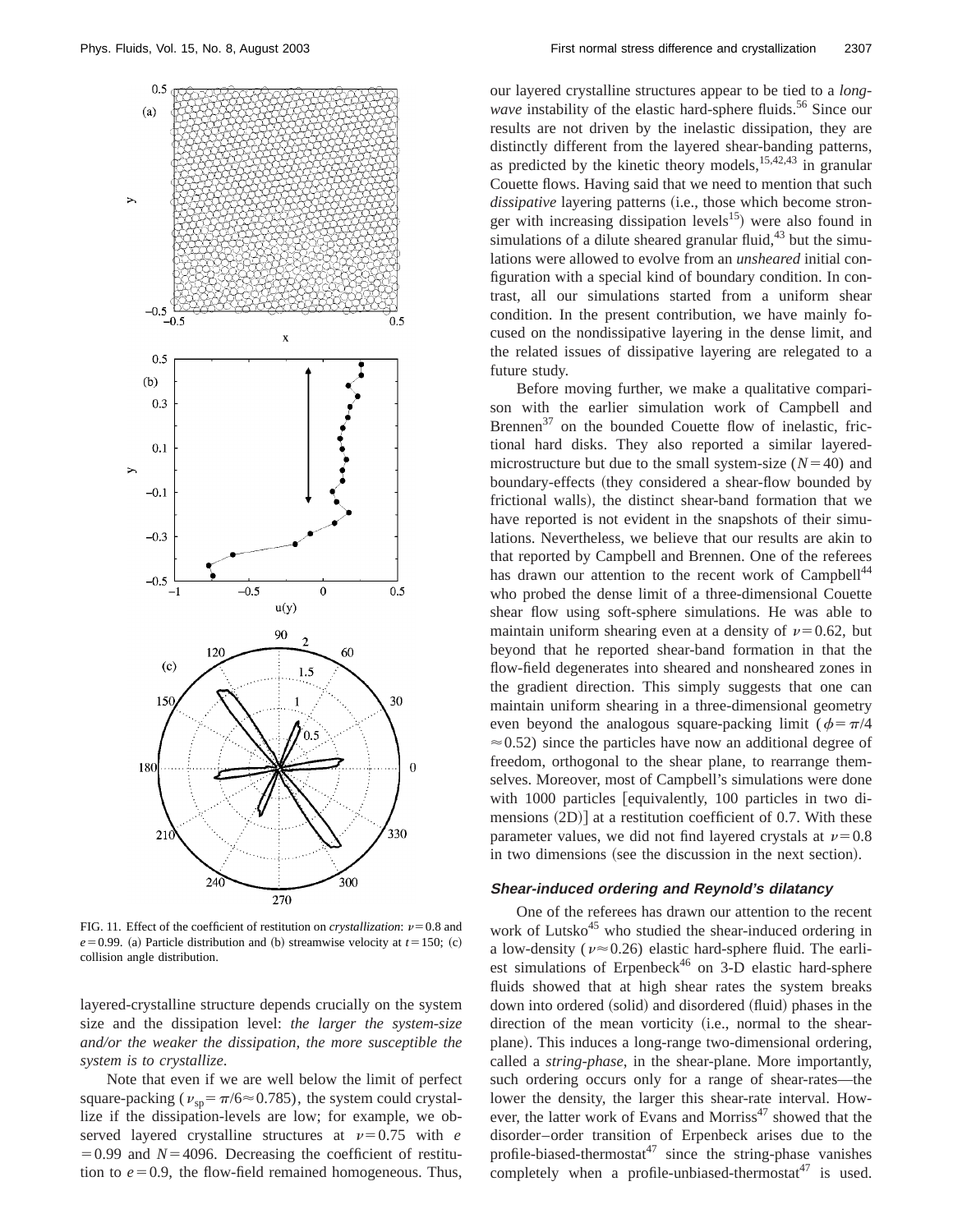

FIG. 12. A schematic diagram to explain Reynold's dilatancy in the Couette shear flow.

Thus, the shear-induced-ordering in elastic hard-sphere fluids appears to depend on the choice of the thermostat. Note further that all the above works probed moderately dense systems only, well below the corresponding square-packing limit. Now to compare these results with our observations in granular fluids, we first need to define an equivalent shear rate since the granular energy and the shear rate are dependent on each other for the latter system. From the energy balance equation, it is trivial to show that the granular energy has the following functional relation with the shear rate and the restitution coefficient:

$$
T \propto \frac{\gamma^2}{1 - e^2} \propto \gamma^{*2},
$$

where  $\gamma^* = \gamma/(1-e^2)^{1/2}$  is defined as the *reduced shear rate*. In the quasielastic limit ( $e \rightarrow 1$ ) the reduced shear rate (and hence the granular energy) approaches infinity, which is equivalent to the high shear-rate limit of an elastic hardsphere fluid. Since we observed layered crystalline structures only in the quasielastic limit, we may thus conclude that such structures would also persist in elastic hard-disk fluids at large shear rates.

It is interesting to ask whether the layered crystallinestructures of Figs. 10 and 11 are, in any way, related to the concept of the Reynold's dilatancys<sup>17,18</sup> which is explained schematically in Fig. 12. The top two sketches depict the classical *constant-load*<sup>48</sup> shear-cell experiment (in twodimensions) in which the material is subjected to a constant normal load. Figure  $12(a)$  corresponds to an ideal situation of maximum packing, with the particles being arranged in a triangular lattice ( $\nu = \nu_{\text{tp}} = \frac{\pi}{2\sqrt{3}}$ ). Clearly, in this situation the top and the bottom plates of the shear cell will simply slide over the material, without deforming it. However, if one of the plates is allowed to move in the vertical direction and thereby allowing the particles to rearrange themselves, e.g., as in Fig.  $12(b)$ , the material can be deformed even homogeneously (if  $v \le v_{sp} = \pi/6$ ). This is the *shear-coupled volume change*, commonly known as the Reynold's dilatancy. Note, however, that our simulations mimic *constantvolume* experiments, since the volume of the computational box remains fixed [see Figs.  $12(c)$  and  $12(d)$ ]; but, of course, now the pressure (i.e., normal load) can vary in response to particle motions inside the shear cell. For this case also, the uniform shearing is possible if and only if the overall density remains below the square-packing limit ( $\nu < \nu_{\rm SD}$ ). However, for densities above this value ( $\nu_{sp} < \nu < \nu_{tp}$ ), the shearing can be started only if we allow the particles to rearrange themselves. This is possible if a part of the system becomes denser, allowing *free* volumes to the rest of the system which is nothing but Reynold's dilatancy too. Hence, we will end up with a crystalline-phase coexisting with a fluid phase, a typical example of which is shown schematically in Fig.  $12(d)$ . Thus, the phenomenon of Reynold's dilatancy, for densities  $\nu_{sp} < \nu < \nu_{tp}$ , would make the *ordering* transition, as depicted in Figs. 10 and 11, more prominent, and this effect would be much stronger in two dimensions.

# **IV. CONSEQUENCES FOR THE CONSTITUTIVE MODELING: RELAXATION MODELS**

Here we attempt to describe the normal-stress behavior of a granular fluid using the standard relaxation-type models. Prior literature on the dense-gas kinetic theory, which forms the foundation of theoretical developments of granular fluids in the *rapid-shear* regime, indicates that such a stress relaxation mechanism does also exist in granular fluids. $49-51$  The relaxation-type models are routinely used to describe the non-Newtonian behavior of viscoelastic/viscoplastic materials, and hence might be apt for granular fluids in the dense limit as well. The recent work of Zhang and Rauenzahn $52,53$ clearly shows that such viscoelastic stress relaxation mechanism exists in dense granular flows. Following a rigorous statistical mechanical procedure, they derived an evolution equation for the collisional stress tensor which boils down to a frame-indifferent viscoelastic model, with the Jaumann derivative appearing directly without appealing to objectivity arguments.

Let us consider the viscoelastic relaxation approximation suggested recently by Jin and Slemrod<sup>51</sup> to regularize the Burnett-order equations of Sela and Goldhirsch<sup>5</sup> for a lowdensity granular fluid. Their proposed equation for the pressure deviator, in our notation, is

$$
\Pi + \tau_1 \left( \frac{D\Pi}{Dt} - \mathbf{L}^T \cdot \mathbf{\Pi} - \mathbf{\Pi} \cdot \mathbf{L} + \frac{2}{d} \text{tr}(\mathbf{\Pi} \cdot \mathbf{L}) \mathbf{1} \right) + \tau_2 \left( \mathbf{S} \cdot \mathbf{\Pi} + \mathbf{\Pi} \cdot \mathbf{S} - \frac{2}{d} \text{tr}(\mathbf{\Pi} \cdot \mathbf{S}) \mathbf{1} \right) = \mathbf{\Pi}^{\text{eq}},
$$
(11)

where

$$
\Pi^{\text{eq}} = -2\mu \mathbf{S} - (\lambda \nabla \cdot \mathbf{u})\mathbf{1} + \Pi_2 + \Pi_3,
$$
  
\n
$$
\mathbf{S} = \frac{1}{2} (\mathbf{L} + \mathbf{L}^T) - \frac{1}{d} (\nabla \cdot \mathbf{u})\mathbf{1},
$$
  
\n
$$
\mathbf{L} = (\nabla \mathbf{u})^T = \left(\frac{\partial u_i}{\partial x_j}\right),
$$
  
\n
$$
\lambda = \left(\zeta - \frac{2}{d}\mu\right),
$$
  
\n
$$
\tau_1 = 0.3211 \left(\frac{\mu}{p}\right),
$$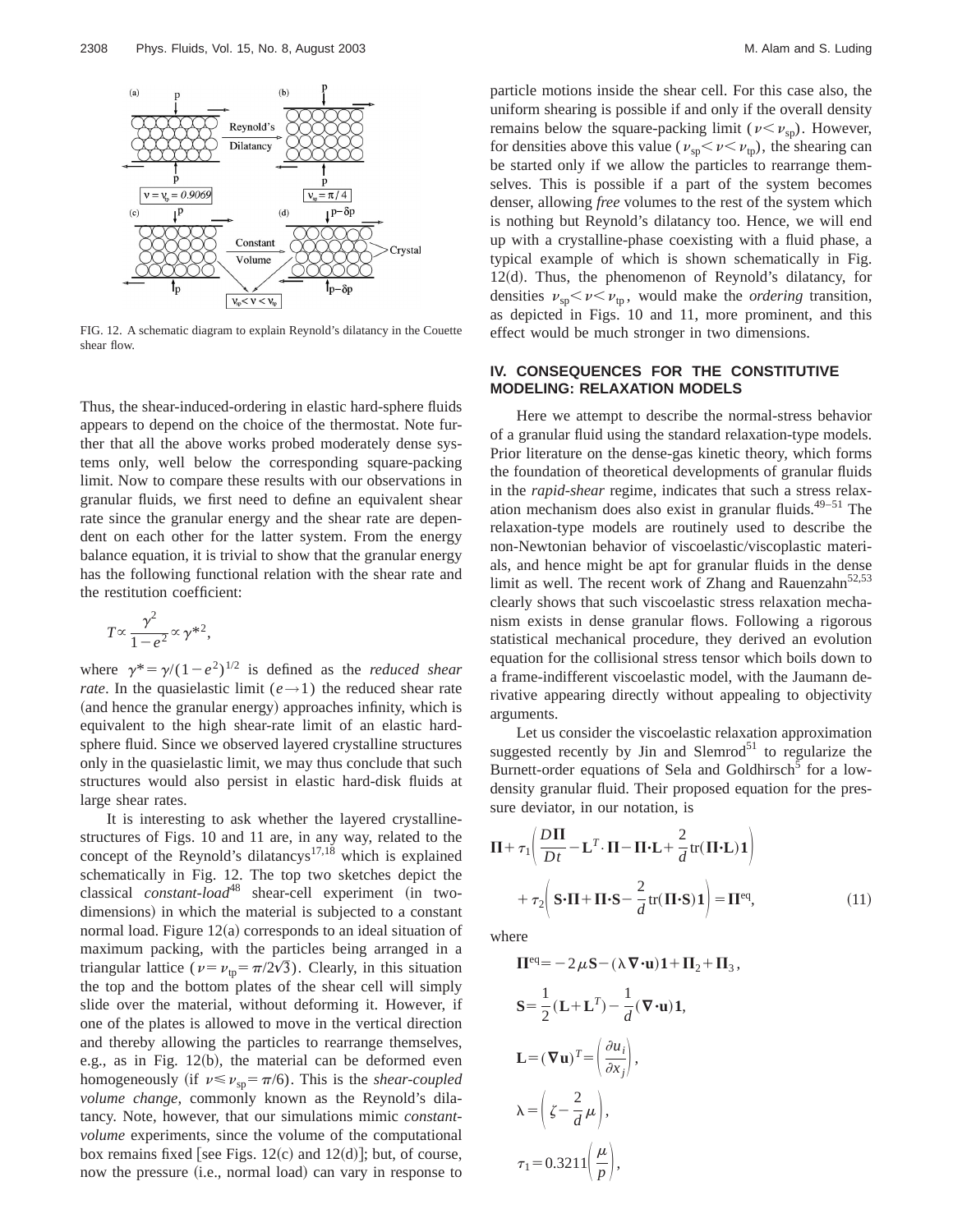$$
\tau_2 = 0.58775 \left(\frac{\mu}{p}\right).
$$

Here  $\tau_1$  and  $\tau_2$  are relaxation times, *d* the dimensionality of the system, **L** is the velocity gradient, **S** the deviatoric part of the rate of strain tensor,  $\mu$  the shear viscosity,  $\zeta$  the bulk viscosity and 1 the identity tensor;  $\Pi_2$  and  $\Pi_3$  are higherorder terms, explicitly written down in Jin and Slemrod.<sup>51</sup> Note that both relaxation times are proportional to the ratio of the shear viscosity and the pressure, and hence proportional to the mean free time. In the limits of  $\tau_1$ ,  $\tau_2 \rightarrow 0$  and  $\Pi_2$ ,  $\Pi_3 \rightarrow 0$ , we recover the standard Newtonian model for the stress tensor.

Neglecting the higher-order terms, an expression for the first normal stress difference can be obtained for the steady uniform shear flow:

$$
\mathcal{N}_1 = \left[ \frac{4 \tau_1}{2(1 + \tau_1^2) + \tau_2(1 + \tau_1 - \tau_2)} \right] \left( \frac{\mu}{p} \right) > 0. \tag{12}
$$

This quantity is always positive, as in our simulation results for dilute flows, if the two relaxation times are of the same order.

It is important to note that the above evolution equation does not satisfy the *principle of material frame indifference* (MFI) which states that the constitutive laws should be *invariant* under rigid-rotation.<sup>7,8</sup> The scalar field  $\phi$ , the vector field  $v$  and the tensor field  $\Pi$  are called *frame-indifferent* or *objective* if the following relations hold for all *t*:

$$
\phi'(\mathbf{x}',t') = \phi(\mathbf{x},t),\tag{13}
$$

$$
\mathbf{v}'(\mathbf{x}',t') = \mathbf{Q}(t)\mathbf{v}(\mathbf{x},t),\tag{14}
$$

$$
\Pi'(\mathbf{x}',t') = \mathbf{Q}(t)\Pi(\mathbf{x},t)\mathbf{Q}(t)^T,
$$
\n(15)

where  $\phi$ , **v** and  $\Pi$  and  $\phi'$ , **v**' and  $\Pi'$  are defined in two different frames,  $\mathcal F$  and  $\mathcal F'$ , respectively, and  $\mathbf Q(t)$  is a proper orthogonal tensor. Here  $\mathcal{F}' \in \mathcal{E}(\mathcal{F})$ , with  $\mathcal{E}(\mathcal{F})$  denoting the set of all frames obtainable from a given frame  $\mathcal F$  by observer transformations. That the stress-tensor in a granular gas is not a frame-independent quantity (as in the hardsphere  $\text{gas}^{54,55}$ ) is well-known. Since the kinetic component of the first normal stress difference remains positive at all densities, the kinetic stress tensor can be modeled using a nonobjective equation as discussed above. For the collisional stress tensor, one can postulate a similar evolution equation as in Eq. (11), but  $\tau_1$  must be multiplied by a factor which must change sign at the critical density. However, this equation would remain frame-dependent even in the dense limit. Thus, if one has to recover the Boltzmann-limit of relaxation-type equations, a frame-indifferent approach does not appear to work.

A question now arises as to the possibility of modeling normal stress differences using the standard frameindifferent relaxation-type models. The simplest way is to use either the *lower-convected* or the *upper-convected* equations for the pressure deviator:

$$
\Pi + \alpha(\nu, e) \tau \left( \frac{D\Pi}{Dt} + \left\{ \mathbf{L}^T \cdot \Pi + \Pi \cdot \mathbf{L} - \frac{2}{d} \text{tr}(\Pi \cdot \mathbf{L}) \mathbf{1} \right\} \right)
$$
  
=  $-2\mu \mathbf{S} - (\lambda \nabla \cdot \mathbf{u}) \mathbf{1},$  (16)

$$
\Pi + \alpha(\nu, e) \tau \left( \frac{\mathbf{D}\Pi}{\mathbf{D}t} - \left\{ \mathbf{L} \cdot \Pi + \Pi \cdot \mathbf{L}^T - \frac{2}{d} \text{tr}(\Pi \cdot \mathbf{L}) \mathbf{1} \right\} \right)
$$
  
=  $-2 \mu \mathbf{S} - (\lambda \nabla \cdot \mathbf{u}) \mathbf{1},$  (17)

respectively. Here  $\alpha(\nu,e)$  is an empirical constant, dependent on both the density and restitution coefficient. For both cases, the first normal stress difference is

$$
\mathcal{N}_1 = -\frac{2\,\tau\alpha}{1 + \tau^2\alpha^2} \bigg(\frac{\mu}{p}\bigg). \tag{18}
$$

Clearly, if  $\alpha(\nu,e)$  is obtained from simulation, its signreversal would also correspond to the sign-reversal of  $\mathcal{N}_1$ . Comparing the Jin–Slemrod equation with its corresponding frame-indifferent analog (lower-convected model), we conclude that the loss of frame-indifference shows up as a *signchange* of the first normal stress difference. It would be interesting to investigate whether one could relax the Sela– Goldhirsch equations<sup>4</sup> using a frame-indifferent approach without violating the entropy inequality.<sup>51</sup>

Similarly, one could postulate evolution equations using other objective derivatives. In this regard, the co-rotational Jeffrey's model seems to be the ideal choice:

$$
\mathbf{\Pi} + \tau_1(\nu, e) \frac{\mathcal{D}\mathbf{\Pi}}{\mathcal{D}t} = -2\mu \bigg( \mathbf{S} + \frac{\lambda}{2\mu} (\nabla \cdot \mathbf{u}) \mathbf{1} + \tau_2(\nu, e) \frac{\mathcal{D}\mathbf{S}}{\mathcal{D}t} \bigg),\tag{19}
$$

with  $D/Dt$  being the Jaumann derivative.<sup>7</sup> The corresponding first normal stress difference is

$$
\mathcal{N}_1 = -\frac{2(\tau_1 - \tau_2)}{1 + \tau_1^2} \left(\frac{\mu}{p}\right),\tag{20}
$$

which is positive/negative depending on whether  $\tau_1$  is less/ greater than  $\tau_2$ . Thus, the frame-indifferent relaxation models are able to predict positive and negative first normal stress differences. (For the steady homogeneous shear flow, one can also model positive/negative normal stress differences by postulating a general orthonormal basis, generated by the nilpotent basis tensors, which satisfies the objectivity requirement; for related issues, the reader is referred to Goddard.<sup>8</sup>)

# **V. SUMMARY AND CONCLUSION**

We have probed the non-Newtonian behavior and the incipient crystalline-phase in a sheared, monodisperse, twodimensional granular fluid. The standard event-driven technique is used to simulate a box of hard-disks under homogeneous shear deformation. The information about the stress tensor is obtained by decomposing it in the standard way:  $P=p1+ \Pi$ , where *p* is the pressure and  $\Pi$  the pressure deviator. The non-Newtonian behavior is quantified in terms of the first normal stress difference:  $\mathcal{N}_1 = (\Pi_{xx} - \Pi_{yy})/p$ .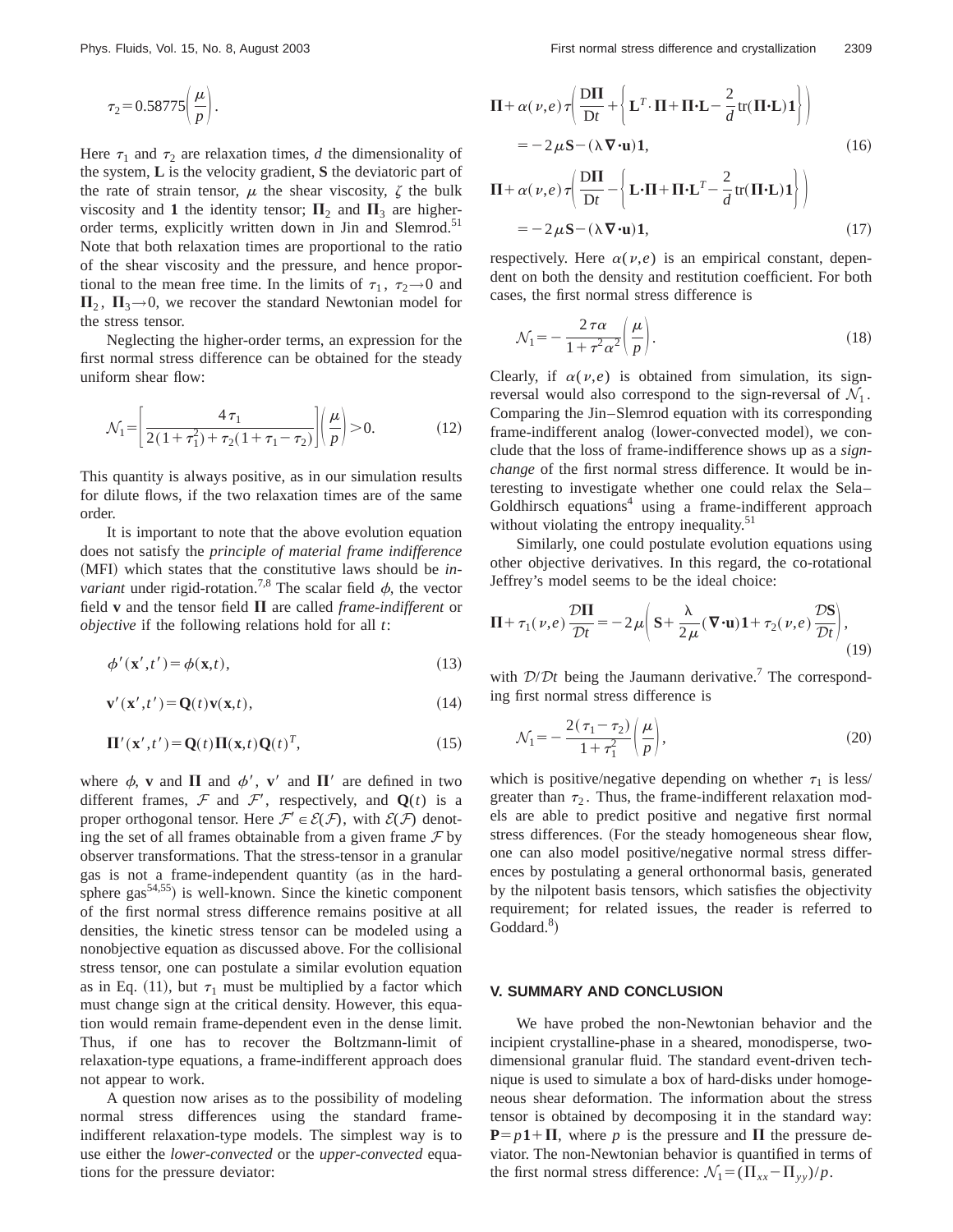The granular fluid is non-Newtonian with a measurable first normal stress difference  $(\mathcal{N}_1)$  which is *positive* (if the stress is defined in the *compressive* sense) in the dilute limit. Interestingly, however,  $\mathcal{N}_1$  *changes* from positive to negative at a critical density in the dense regime. By decomposing  $\mathcal{N}_1$ into the kinetic and collisional contributions,  $\mathcal{N}_1 = \mathcal{N}_1^k$  $+\mathcal{N}_1^c$ , we found that while  $\mathcal{N}_1^k$  is always positive and decays to zero in the dense limit,  $\mathcal{N}_1^c$  has a *nonmonotonic* variation with density. In particular,  $\mathcal{N}_1^c$  increases from zero in the dilute limit as  $\nu$  increases, reaches a maximum at some value of  $\nu$  and then decreases, eventually becoming *negative* in the dense limit. The density at which  $\mathcal{N}_1^c = 0$  ( $\nu \equiv \overline{\nu}$ ) depends crucially on the level of micro-scale dissipation; in particular,  $\bar{\nu}$  increases as the coefficient of restitution decreases. We have constructed a phase-diagram in the  $(v,e)$ -plane by identifying the regions where  $\mathcal{N}_1$  is positive/ negative.

We have shown that the *origin* of the first normal stress difference, in the dense limit, is tied to shear-induced collisional anisotropies. The underlying mechanism is distinctly different from that is known for a dilute granular gas<sup>4,16</sup> where the anisotropy in the second moment of the fluctuation velocity, which is a Burnett-order effect, gives rise to normal stress differences.

At the micro-level, the particles undergo reorganization as the dense-limit is approached. The signatures of microstructural-reorganization have been captured by probing the collision-angle distribution,  $C(\theta)$ , which is *anisotropic* due to the presence of the mean shear. In particular, we have found that the topology of the anisotropic-structure of  $C(\theta)$  changes, with collisions occurring at certain preferred angles on the upstream-faces of the colliding pairs. The *sign-reversal* of  $\mathcal{N}_1$  is correlated with a preferred value of the average collision angle,  $\theta_{av} = \pi/4 \pm \pi/2$ , averaged over the *upstream*-faces of the colliding particles.

The time evolution of the sheared granular fluid leads to *crystallization* in the dense limit, signaling the *coexistence* of fluid and solid. The particles are arranged in a triangularpacking inside the crystal, and it moves as a *layer* in the streamwise direction. The formation of such layeredcrystalline structure depends crucially on the system size and the dissipation level: the larger the system-size and the weaker the dissipation, the more susceptible the system is to crystallize. This appears to be related to a long-wave instability<sup>56</sup> of the elastic hard-sphere fluids.

The present work clearly shows that the available kinetic-theory-based rheological models for granular fluids are not adequate to predict the behavior of the first normal stress difference in the dense limit. Certain microstructuralfeatures, like the preferred distribution of collisions which eventually leads to crystal-formation, should be incorporated into the theory. At such high densities, many-body effects (both positional and velocity correlations) are important $41,57$ and the appropriate kinetic description is the BBGKY-hierarchy.57 To incorporate the observed normal stress behavior into the framework of plausible constitutive models, we showed that the standard frame-indifferent relaxation-type models can be used to model both positive and negative first normal stress differences. In this regard,



FIG. 13. A schematic of the possible collision angles  $\theta$  in uniform shear flow;  $\theta$  is measured anticlockwise from the positive *x*-axis. Note that the collisions are more likely to occur in the second  $(\pi/2 < \theta < \pi)$  and fourth  $(3\pi/2<\theta<2\pi)$  quadrants of the colliding disks, represented by the hatched areas of the test-particle.

the two-parameter Jeffrey's model<sup>7</sup> appears to be the ideal choice; however, we are unable to recover the corresponding Boltzmann limit which is known to be nonobjective. On the whole, we believe that a lot remains to be done for a better understanding of the dense-phase rheology of granular fluids even in the hard-sphere limit.

# **ACKNOWLEDGMENTS**

M.A. acknowledges the financial support by the Alexander von Humboldt Foundation and S.L. acknowledges the support of the Deutsche Forschungsgemeinschaft. M.A. is grateful to Hans J. Herrmann for discussions and hospitality at ICA1, and also acknowledges discussions with Joe D. Goddard on certain aspects of normal stress behavior in granular fluids. We thank John F. Brady for directing us to relevant references on normal stresses in suspensions. We also thank three anonymous referees for their constructive comments.

# **APPENDIX: SHEAR-INDUCED ANISOTROPY AND THE COLLISION ANGLE DISTRIBUTION**

Here we are interested in the shear-induced anisotropy of the collision angle distribution of an inelastic hard-disk fluid. Following Savage and Jeffrey,<sup>36</sup> an expression for the collision angle distribution  $C(\theta)$  is derived, which is compared with the simulation data in Sec. II B 2.

To calculate the probablility of collisions at a specific angle  $\theta$ , we focus on Fig. 13 with two particles colliding at **r**. Note that  $\theta$  is measured anticlockwise from the positive *x*-axis. For collisions to occur in a time  $\delta t$ , the center of particle 1 must lie inside the volume  $\sigma \delta \mathbf{k}(\mathbf{q} \cdot \mathbf{k}) \delta t$ , where **q**  $=\mathbf{c}_1-\mathbf{c}_2$  is the relative velocity of the colliding pair. Thus the expected total number of collisions (per unit time and unit area) with the line of centers **k** lying between  $\mathbf{k} - \delta \mathbf{k}/2$ and  $\mathbf{k} + \delta \mathbf{k}/2$  is given by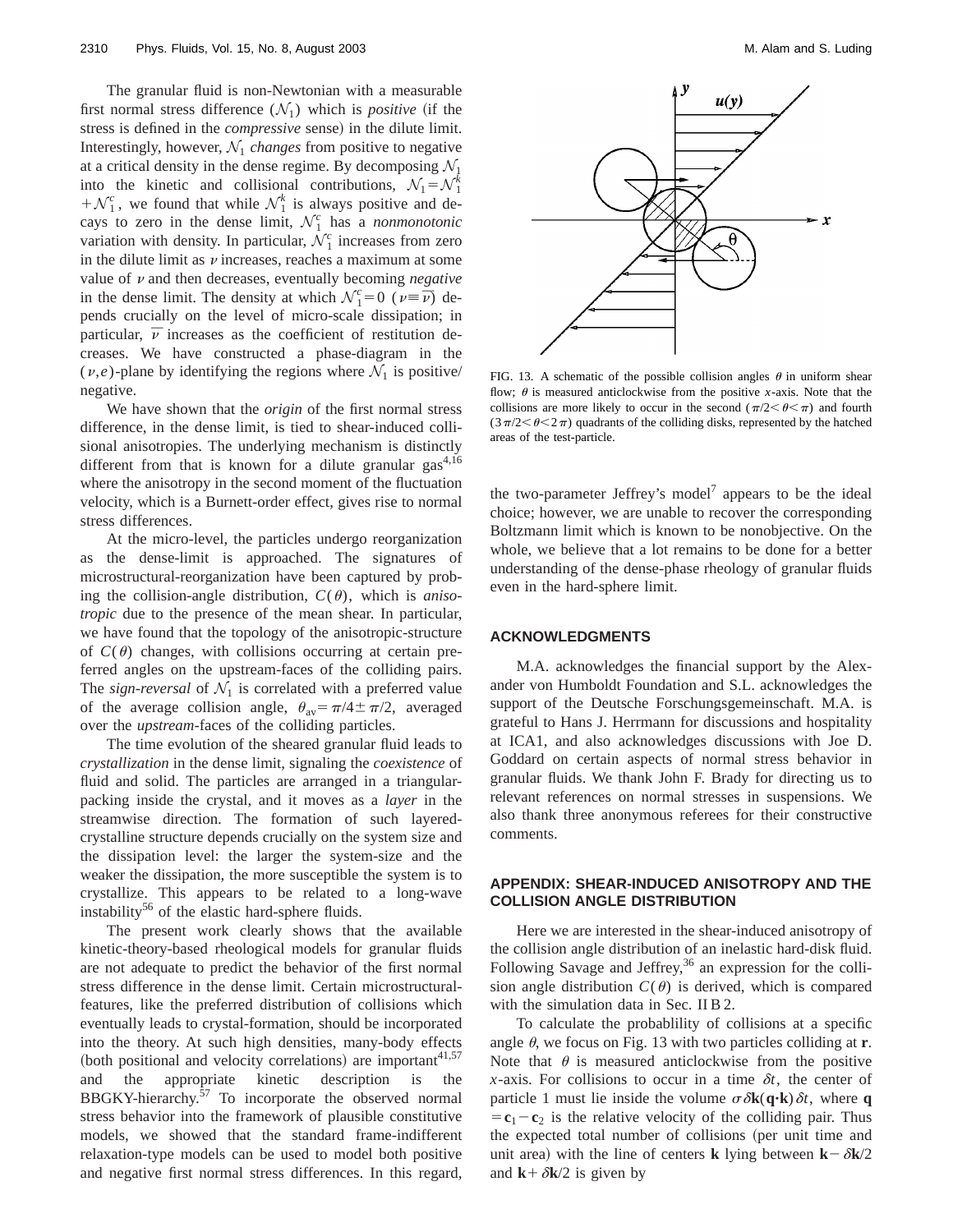$$
\int \sigma f^{(2)}(\mathbf{c}_1, \mathbf{r}_1, \mathbf{c}_2, \mathbf{r}_2) (\mathbf{q} \cdot \mathbf{k}) (\mathbf{k} \cdot \mathbf{n}) d\mathbf{k} d\mathbf{c}_1 d\mathbf{c}_2, \tag{A1}
$$

where  $f^{(2)}(\cdot)$  is the two-particle distribution function which is defined so that  $f^{(2)}(c_1, r_1, c_2, r_2)$   $dc_1 dc_2 dr_1 dr_2$  is the number of pairs of particles such that the particle *i* is located in an area element  $d\mathbf{r}_1$  about  $\mathbf{r}_1$  with its velocity in the interval  $d\mathbf{c}_1$  about  $\mathbf{c}_1$  while particle *j* is located in an area element  $d\mathbf{r}_2$  about  $\mathbf{r}_2$  with its velocity in the interval  $d\mathbf{c}_2$ about **c**<sup>2</sup> . To progress further, we have to invoke the assumption of molecular chaos and hence the expected number of collisions is

$$
\int \sigma g(\mathbf{r}_1, \mathbf{r}_2) f^{(1)}(\mathbf{c}_1, \mathbf{r}_1; \mathbf{u}(\mathbf{r}_1)) f^{(1)}(\mathbf{c}_2, \mathbf{r}_2; \mathbf{u}(\mathbf{r}_2)) (\mathbf{q} \cdot \mathbf{k})
$$
  
×
$$
(\mathbf{k} \cdot \mathbf{n}) d\mathbf{k} d\mathbf{c}_1 d\mathbf{c}_2,
$$
 (A2)

where  $g(\mathbf{r}_1, \mathbf{r}_2)$  is the pair-distribution function. For the steady uniform shear flow,  $g(\mathbf{r}_1, \mathbf{r}_2)$  is calculated from the relation<sup>35,36,58</sup>

$$
g(\mathbf{r}_1, \mathbf{r}_2) = \frac{2g_c(\nu)}{n^2} \int_{\mathbf{q} \cdot \mathbf{k} > 0} f^{(1)}(\mathbf{c}_1, \mathbf{r}_1; \mathbf{u}(\mathbf{r}_1))
$$
  
 
$$
\times f^{(1)}(\mathbf{c}_2, \mathbf{r}_2; \mathbf{u}(\mathbf{r}_2)) d\mathbf{c}_1 d\mathbf{c}_2, \tag{A3}
$$

where  $g_c(v)$  is the *contact* value of the pair-distribution function and  $\mathbf{q} \cdot \mathbf{k} > 0$  implies that the integration be carried out for impending collisions.

As a first approximation, the single particle velocity distribution function  $f^{(1)}(\mathbf{c}_1, \mathbf{r}_1; \mathbf{u}(\mathbf{r}_1))$  is assumed to have the Maxwellian-form

$$
f^{(1)}(\mathbf{c}_1, \mathbf{r}_1; \mathbf{u}(\mathbf{r}_1)) = \left(\frac{nm}{\pi k_B T}\right) \exp\left[-\frac{m(\mathbf{c}_1 - \mathbf{u}(\mathbf{r}_1))^2}{2k_B T}\right],
$$
\n(A4)

where  $T$  is the granular temperature (fluctuating kinetic energy) and  $k_B$  the usual Boltzmann constant. Now transforming the particle velocities  $(c_1, c_2)$  to their center-of-mass and relative velocities, Eq.  $(A3)$  can be integrated to arrive at the following explicit expression for the pair-distribution function:<sup>36</sup>

$$
g(\mathbf{r}_1, \mathbf{r}_2) = g_c(\nu) \text{erfc}\left[\frac{2\mathbf{k} \cdot \mathbf{u}(\mathbf{r}_2)}{(2k_B T)^{1/2}}\right],\tag{A5}
$$

where  $erfc(\cdot)$  is the complementary error function. Using the above expression for the pair-distribution function and transforming in terms of polar coordinates  $(r, \theta)$ , the integral for the normalized collision angle distribution yields $37$ 

$$
C(\theta) = \mathcal{A}(T) \left[ \exp\left(-\frac{\sin^2 \theta \cos^2 \theta}{2T}\right) - \frac{g(\theta)\sin \theta \cos \theta}{\sqrt{T}} \right] g(\theta),
$$
 (A6)

where  $g(\theta)$  is the angular pair-distribution function given by

$$
g(\theta) \equiv \frac{g(\mathbf{r}_1, \mathbf{r}_2)}{g_c(\nu)} = \text{erfc}\left[\frac{\sin \theta \cos \theta}{\sqrt{2T}}\right],\tag{A7}
$$

and  $A(T)$  is a normalization constant.

For the uniform shear flow, an expression for the granular temperature, can be obtained from the energy balance equation, by equating the energy production due to shearwork with the energy loss due to collisions:

$$
\mu \left( \frac{du}{dy} \right)^2 = \mathcal{D} \Rightarrow T = f_{\mu}(\nu) / f_{\mathcal{D}}(\nu, e), \tag{A8}
$$

where  $\mu = \rho_p \sigma f_\mu(\nu) \sqrt{T}$  is the shear viscosity and D  $= (\rho_p / \sigma) f_D(\nu, e) T^{3/2}$  the collisional dissipation rate, with

$$
f_{\mu}(\nu) = \frac{\sqrt{\pi} \nu}{8} \left[ \frac{1}{\nu g_c(\nu)} + 2 + \nu g_c(\nu) \left( 1 + \frac{8}{\pi} \right) \right],
$$
  

$$
f_{\mathcal{D}}(\nu, e) = \frac{4}{\sqrt{\pi}} (1 - e^2) \nu^2 g_c(\nu).
$$

Substituting this expression for *T*, the normalized collision distribution function becomes

$$
C(\theta; \nu, e) = \mathcal{A}(T) \left[ exp \left( -\frac{f_D(\nu, e) sin^2 \theta cos^2 \theta}{2 f_{\mu}(\nu)} \right) - g(\theta) sin \theta cos \theta \sqrt{\frac{f_D(\nu, e)}{f_{\mu}(\nu)}} \right] g(\theta), \quad (A9)
$$

and the angular pair-distribution function,

$$
g(\theta; \nu, e) = \text{erfc}\bigg[\sin \theta \cos \theta \sqrt{\frac{f_{\mathcal{D}}(\nu, e)}{2 f_{\mu}(\nu)}}\bigg].
$$
 (A10)

It is clear that the angular dependence of  $C(\theta; \nu, e)$  is modified by both the inelastic dissipation and the density.

- 1H.J. Herrmann, J.-P. Hovi, and S. Luding, *Physics of Dry Granular Media*, NATO ASI Series E 350 (Kluwer Academic, Dordrecht, 1998).
- <sup>2</sup>T. Pöschel and S. Luding, *Granular Gases*, Lecture Notes in Physics 764 (Springer-Verlag, Berlin, 2001).
- 3C.S. Campbell, ''Rapid granular flows,'' Annu. Rev. Fluid Mech. **22**, 57  $(1990)$
- <sup>4</sup>I. Goldhirsch and N. Sela, "Origin of normal stress differences in rapid granular flows," Phys. Rev. E **54**, 4458 (1996).
- <sup>5</sup>N. Sela and I. Goldhirsch, "Hydrodynamic equations for rapid flows of smooth inelastic spheres to Burnett order," J. Fluid Mech. 361, 41 (1998). <sup>6</sup>J.D. Goddard, "Dissipative materials as models of thixotropy and plasticity," J. Non-Newtonian Fluid Mech. 14, 141 (1984).
- 7R.B. Bird, R.C. Armstrong, and O. Hassager, *Dynamics of Polymeric Liq*uids (Wiley, London, 1977).
- 8J.D. Goddard, ''Polymer fluid mechanics,'' Adv. Appl. Mech. **19**, 143  $(1977).$
- <sup>9</sup>J.D. Goddard and M. Alam, "Shear-flow and material instabilities in particulate suspensions and granular media,'' Part. Sci. Technol. **17**, 69  $(1999).$
- 10P. Coussot, Q.D. Nguyen, H.T. Huynh, and D. Bonn, ''Avalanche behavior in yield stress fluids," Phys. Rev. Lett. **88**, 175501 (2002).
- <sup>11</sup>M.A. Hopkins and M.Y. Louge, "Inelastic microstructure in rapid granular flows of smooth disks," Phys. Fluids  $A$   $3$ ,  $47$   $(1991)$ .
- <sup>12</sup>I. Goldhirsch and D. Zanetti, "Clustering instability in dissipative gases," Phys. Rev. Lett. **70**, 1619 (1993).
- <sup>13</sup>S. Luding and H.J. Herrmann, "Cluster growth in freely cooling granular media," Chaos 9, 673 (1999).
- 14S.B. Savage, ''Instability of unbounded uniform granular shear flow,'' J. Fluid Mech. 241, 109 (1992).
- <sup>15</sup>M. Alam and P.R. Nott, "Stability of plane Couette flow of a granular material," J. Fluid Mech. 377, 99 (1998).
- 16J.T. Jenkins and R.W. Richman, ''Plane simple shear of smooth inelastic circular disks: the anisotropy of the second moment in the dilute and dense limit," J. Fluid Mech. 192, 313 (1988).